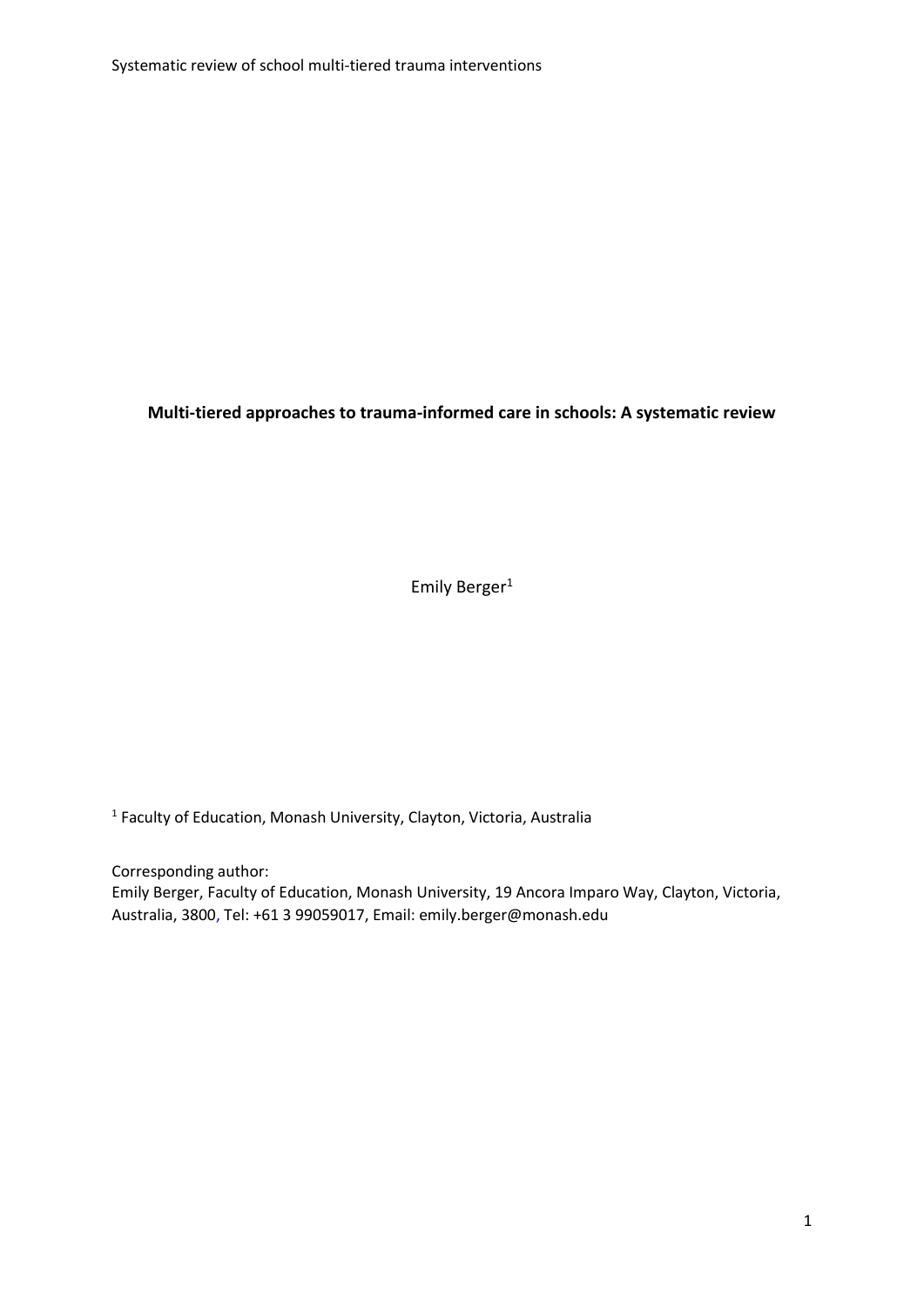Systematic review of school multi-tiered trauma interventions

### **Multi-tiered approaches to trauma-informed care in schools: A systematic review**

#### **Abstract**

Childhood trauma can adversely impact academic performance, classroom behaviour and student relationships. Research has gradually explored integrated approaches to care for traumatised students in schools. Increasingly, research has pointed to implementation of multi-tiered programs to trauma-informed care for traumatised students in schools. However, evaluations of these programs are limited and no systematic review of the existing evidence has been conducted. The aim of this research was to be the first systematic review to explore evidence on multi-tiered, trauma-informed approaches to address trauma in schools. Results of this systematic review yielded 13 published and unpublished studies. Findings indicated that further research, guided by empirical evidence of the effectiveness of multi-tiered and trauma-sensitive approaches in schools, is required. Recommendations for research in the area of trauma-sensitive, multi-tiered care in schools are provided.

# **Key words:**

Trauma, posttraumatic stress disorder, multi-tiered, trauma-informed, school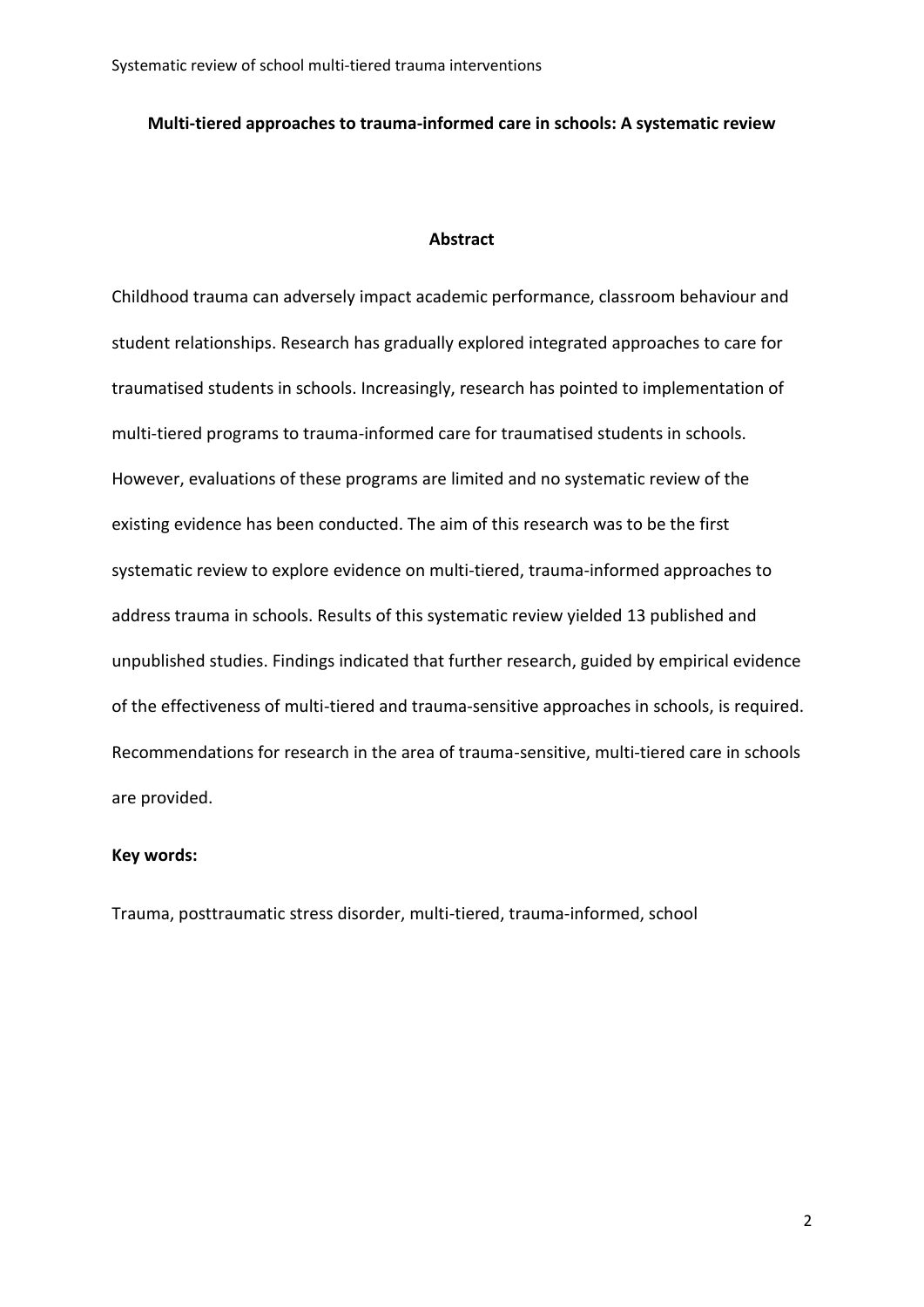The relationship between trauma exposure and impaired school-related functioning, including behavioural issues, social and emotional concerns, and academic impairment is well established. Trauma exposure in childhood is associated with lower academic achievement and test scores, lower IQ scores and impaired working memory, and delayed language and vocabulary (Perfect, Turley, Carlson, Yohanna, & Saint Giles, 2016). Traumatised students exhibit poorer attention, disruptive behaviours, aggression, hyperactivity and impulsivity, defiance, and school suspensions, absences and grade retention, as well as depression, anxiety, withdrawal, and low self-esteem (Perfect et al., 2016). Research has also found traumatised children with posttraumatic stress disorder (PTSD) show greater school-related impairment compared to trauma-exposed children without PTSD (Weems, Scott, Taylor, Cannon, Romano, & Perry, 2013). However, while research continues to demonstrate a link between school-related outcomes and trauma, limited literature has explored the experiences of school staff and teachers in relation to traumatised children. Several studies have concluded that trauma-informed practices be implemented in schools to increase support for school staff, improve responses to traumatised children, and reduce behavioural and academic problems of students (e.g. Alisic, 2012; Alisic, Bus, Dulack, Pennings, & Splinter, 2012; Mendelson, Tandon, O'Brennan, Leaf, & Ialongo, 2015).

Studies with school teachers and students have found teachers' experience uncertainty, lack competence, and have limited training and policy knowledge in relation to childhood trauma (Alisic, 2012; Alisic, Bus et al., 2012; Dyregrov, 2009; Dyregrov, Bie Wikander, & Vigerust, 1999; Kenny, 2001; Kenny, 2004; Papadatou, Metallinou, Hatzichristou, & Pavlidi, 2002). Trauma-related confidence has been shown to relate to greater teaching experience, exposure to trauma-focused training, and involvement with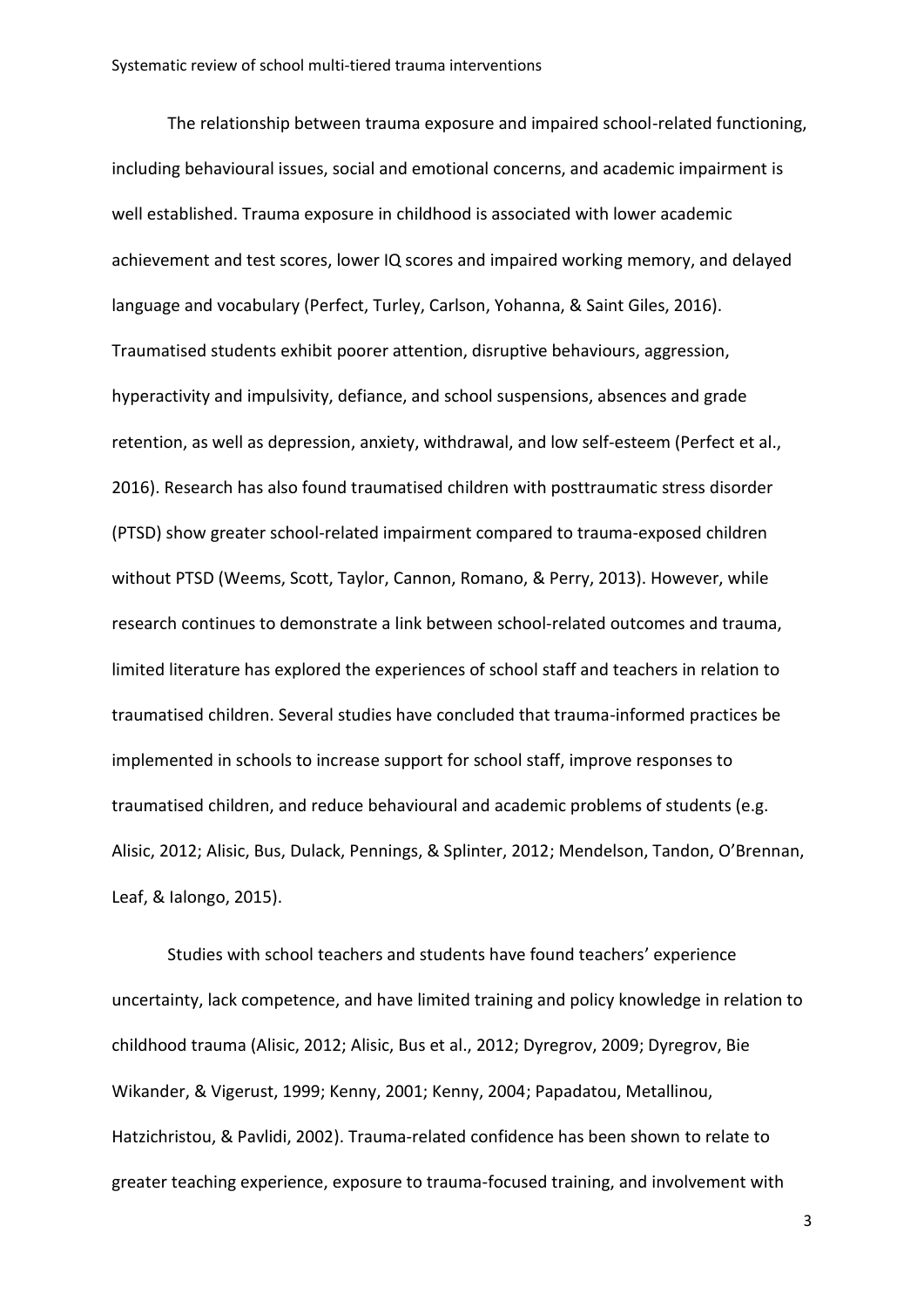traumatised children (Alisic, Bus et al., 2012). Other studies have documented secondary PTSD symptoms among school staff exposed to student trauma (Berger, Abu-Raiya, & Benatov, 2016; Bride, 2007; Smith Hatcher, Bride, Oh, Moultrie King, & Catrett, 2011). Following the 2011 Canterbury earthquake in New Zealand, Berger Abu-Raiya and Benatov (2016) reported positive implications of a universal, school-based, resilience program in reducing teacher PTSD and secondary trauma, increasing self-efficacy and optimism, and improving coping of teachers. A universal, school-based, trauma-informed program for disadvantaged students was also found to improve students' emotion regulation, social competence, academic performance, classroom behaviour, and authority acceptance (Mendelson et al., 2015).

An increasing number of studies have shown positive effects of school-based interventions for students with PTSD. The Cognitive Behavioural Intervention for Trauma in Schools (CBITS) and ERASE-Stress program have been reported to lower symptoms of PTSD and depression among students (Berger & Gelkopf, 2009; Jaycox et al., 2009). Teachermediated interventions have also had positive impacts on trauma-exposed children, including the Students Exposed to Trauma (SSET) program, adapted from the CBITS program (Jaycox et al., 2009), and programs developed in response to childhood exposure to war and disaster (Powell & Bui, 2016; Wolmer, Hamiel, Barchas, Slone, & Laor, 2011; Wolmer, Hamiel, & Laor, 2011). However, while a growing number of studies have shown the positive effects of school-based interventions related to trauma, little is known about integrated, multi-tiered systems of support to manage trauma in schools. Integration of traumasensitive programs within existing evidence-based frameworks is likely to increase the sustainability of school programs in response to student trauma (Chafouleas, Johnson, Overstreet, & Santos, 2016; Nadeem & Ringle, 2016).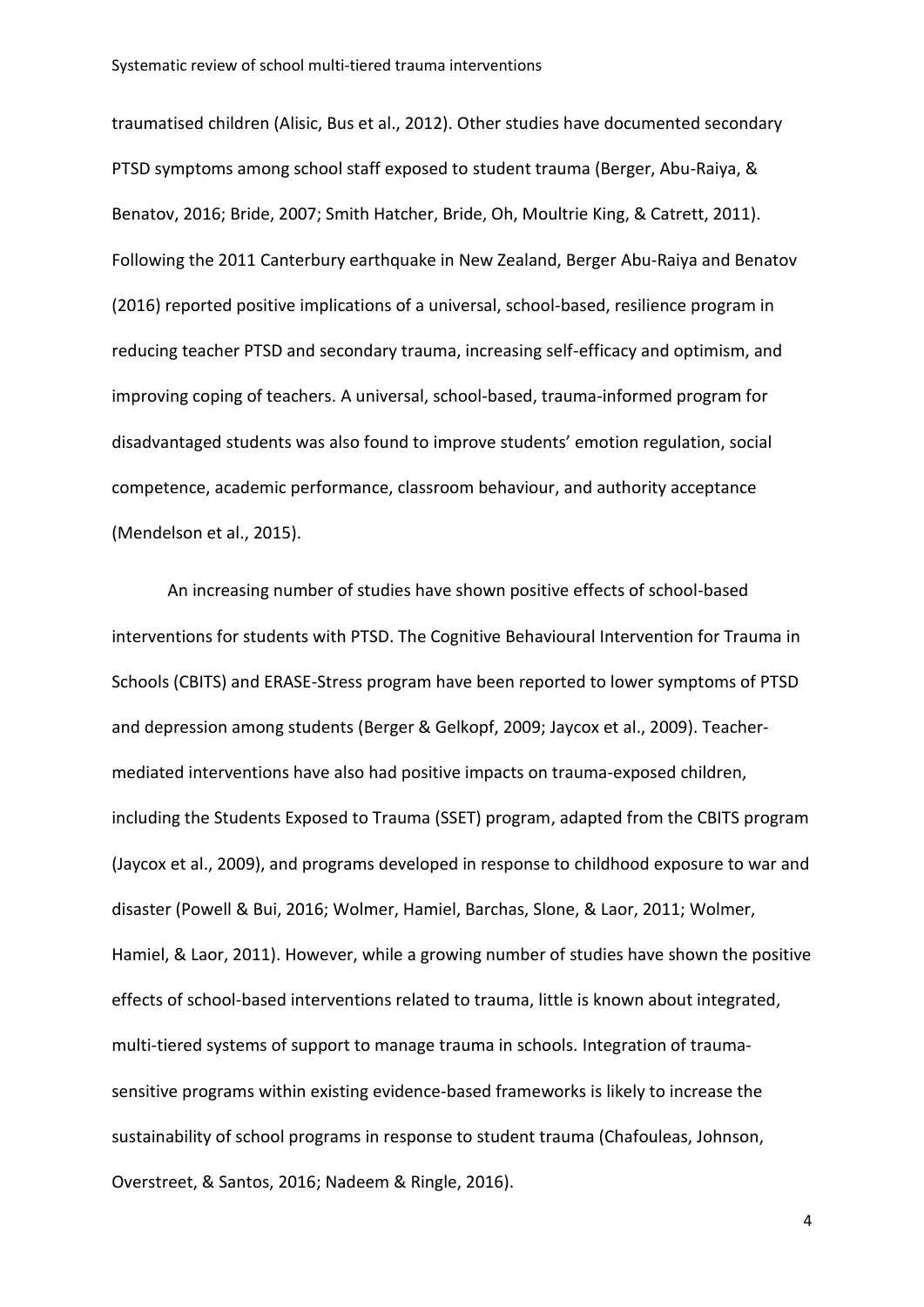Several multi-tiered 'triangle' or 'pyramid' prevention frameworks have been proposed for school mental health promotion. The School-wide Positive Behaviour Support (SWPBS; also known as school-wide PBS, positive behavioural interventions and supports [PBIS], and multi-tiered systems of support [MTSS]) framework is an evidence-based, three tiered model of intervention, including: Tier 1 for universal support of all students regardless of emotional or behavioural concerns (e.g. community-wide disaster exposure); Tier 2 for intensive secondary support with groups of students at risk or showing early signs of emotional or behavioural issues (e.g. directly witnessing or experiencing trauma); and Tier 3 for tertiary, intensive, and individualised intervention for students with significant emotional or behavioural problems (e.g. PTSD as a result of trauma exposure; Sugai & Horner, 2006; Weist et al., 2018). This three tiered approach is also represented in other frameworks, including the Response to Intervention (RTI) model (IDEA, 2004), the Public Health Model for Mental Illness and Risk Behaviours (Mrazek & Haggerty, 1994), and, more recently, trauma-informed approaches for rural and disadvantaged students (Hansel, Osofsky, Osofsky, Costa, Kronenberg, & Selby, 2010; Stokes & Turnbull, 2016). However, better alignment of trauma-informed models within existing multi-levelled, school-based support systems has been suggested to increase delivery and fidelity of trauma-sensitive policies and practices in schools (Chafouleas et al., 2016; Phifer & Hull, 2016; Plumb, Bush, & Kersevich, 2016; McDermott & Cobham, 2014; Reinbergs & Fefer, 2017; Weist et al., 2018).

The aim of this systematic review was to evaluate the evidence and address the strengths and limitations of research regarding multi-tiered, trauma-informed interventions in schools. In particular, this review aims to highlight the growing literature concerning the practice of trauma-sensitive, multi-tiered treatment of students in schools, evaluate the design and methods used in evaluating these models, and provide recommendations for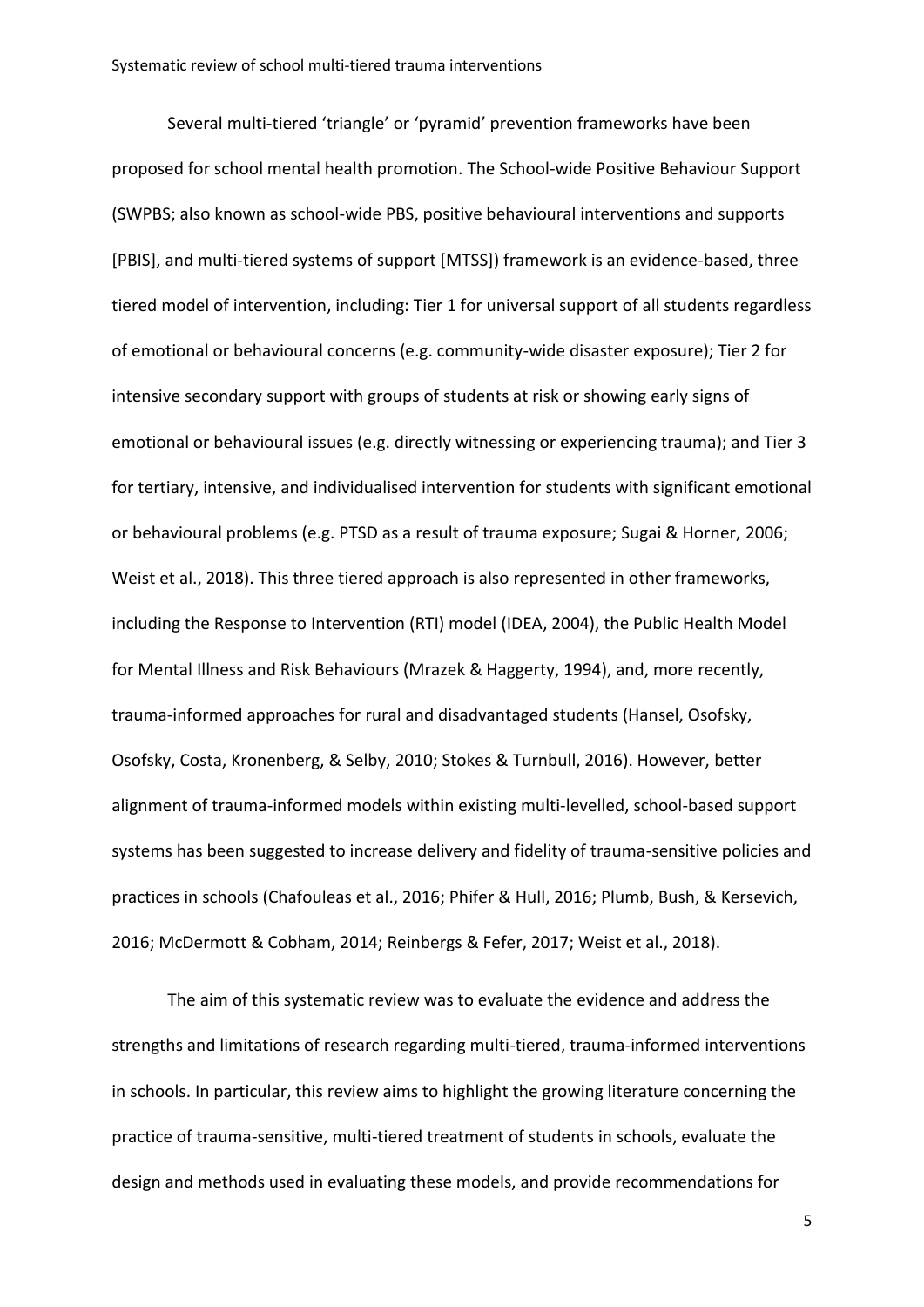improved trauma-based research and program implementation in schools. Although case studies, literature and systematic reviews have been conducted (e.g. Fu & Underwood, 2015; Phifer & Hull, 2016; Price, Ellis, Escudero, Huffman-Gottschling, Sander, & Birman, 2012; Rolfsnes & Idsoe, 2011; Weist et al., 2018), this review will focus on evaluating the evidence on alignment of these approaches in schools. This review is timely based on recent suggestions for better clarification around methods for integrating trauma and positive behaviour approaches in schools (Zakszeski, Ventresco, & Jaffe, 2017). Greater understanding of alignment between trauma-informed approaches and tiered school-based intervention and support programs is anticipated to increase research for greater adoption of these approaches in schools. This will likely improve staff knowledge and confidence regarding trauma, increase the overall efficiency of schools in accommodating traumatised students, enhance students' school engagement and academic achievement, and improve post-traumatic growth and recovery of trauma-impacted students.

### **Method**

### *Search Strategy*

The PRISMA protocol, Cochrane handbook and JBI scoping reviewers manual were used to inform this review. Six electronic databases (i.e. PsycINFO, Ovid MEDLINE, ERIC, A+ Education, Web of Science [conference proceedings citation index](http://ezproxy.lib.monash.edu.au/login?url=http://isiknowledge.com) – Science, and [ProQuest](http://ezproxy.lib.monash.edu.au/login?url=https://search.proquest.com/pqdtglobal/advanced?accountid=12528)  [Dissertations & Theses Global\)](http://ezproxy.lib.monash.edu.au/login?url=https://search.proquest.com/pqdtglobal/advanced?accountid=12528) were used to search for published and unpublished literature (i.e. conference proceedings and theses), written in English only, and using search terms such as *trauma, disaster, violence, posttraumatic stress disorder, PTSD, multi-tiered, traumainformed, positive behaviour support, PBS, response to intervention, RTI, and school.* The inclusion of published and unpublished literature, including theses and conference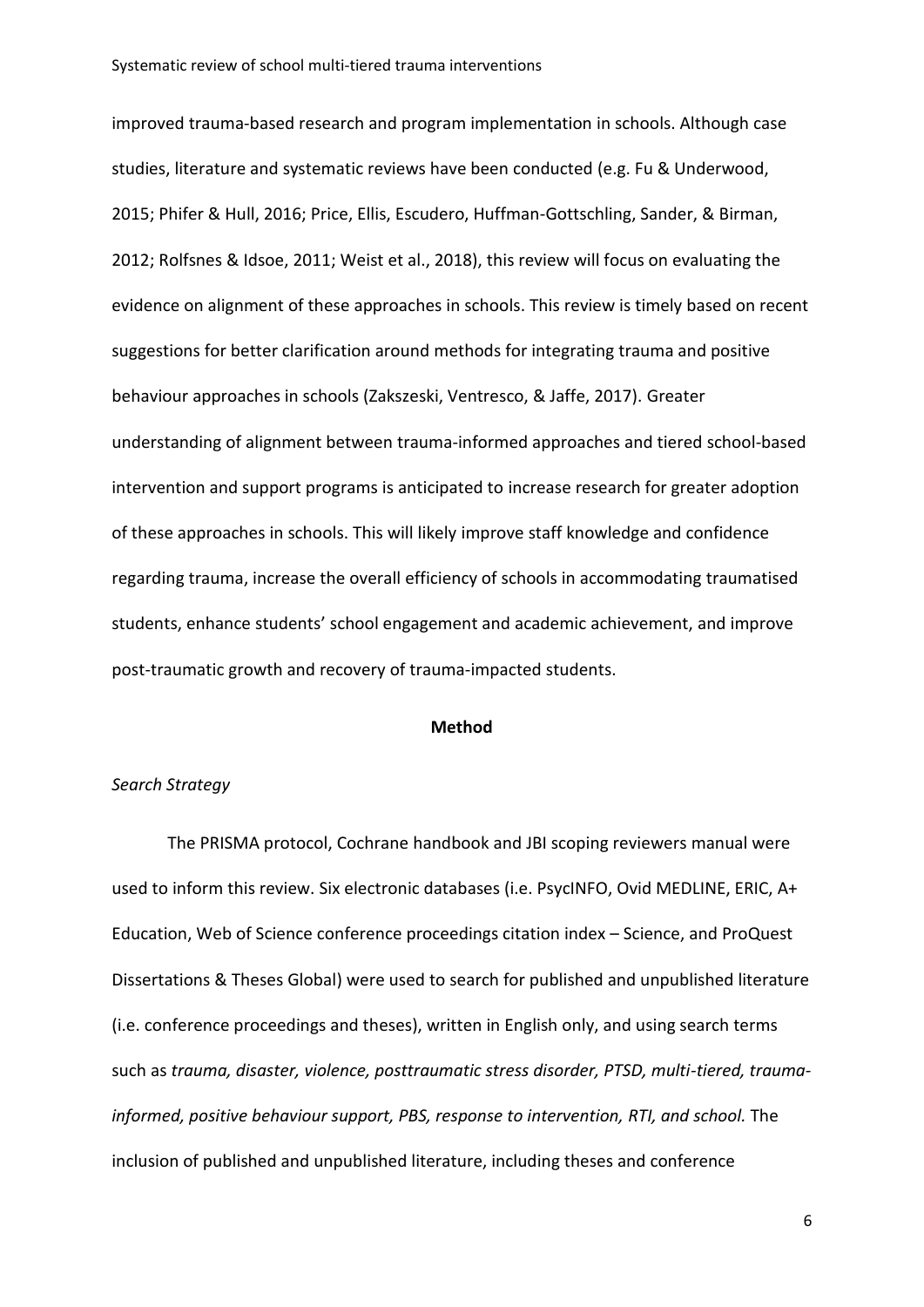proceedings, was decided because this is a relatively new area of research. Because of this, no exclusions were also placed on the year of publication for perspective articles, and other published and unpublished material. Inclusion of studies were those which referred to and provided evidence of a multi-levelled approach to trauma-sensitive care in schools, including intervention across teachers, parents and/or students. Therefore, articles referring to intervention within one tier of a multi-tiered model, such as evaluation of an indicated intervention for children identified with PTSD, were excluded from this review (e.g. Cohen, Jaycox, Walker, Mannarino, Langley, & DuClos, 2009; Jaycox et al., 2009). These programs have been reviewed extensively in the past (see, for example, Chafouleas, Koriakin, Roundfield, & Overstreet, 2019; Rolfsnes & Idsoe, 2011). Articles using qualitative and quantitative approaches, or a mixed methodology, were included to capture all available literature in the area, as well as literature across all levels of schooling from pre-school to secondary school. Research conducted across specialist school settings (e.g. residential treatment centres) were excluded due to the Tier 3 treatment needs of these populations (e.g. one-on-one lessons and support; Day, Somers, Baroni, West, Sanders, & Peterson, 2015).

The search was conducted from March 2018 through May 2018. The search strategy procedure and outcomes are presented in Figure 1. The initial search yielded 1018 results. Of the 1018 results, 265 were excluded as duplicates. All remaining 753 results underwent screening by title, with 408 excluded and 345 retained for screening by abstract. Excluded articles related to school violence and disruptive behaviour prevention, and other articles with no association to trauma. Screening by abstract revealed a further 171 records to be removed and 174 to be retained for screening by full text. Full text records were then reviewed to reveal 10 results to be retained. The final excluded articles only evaluated one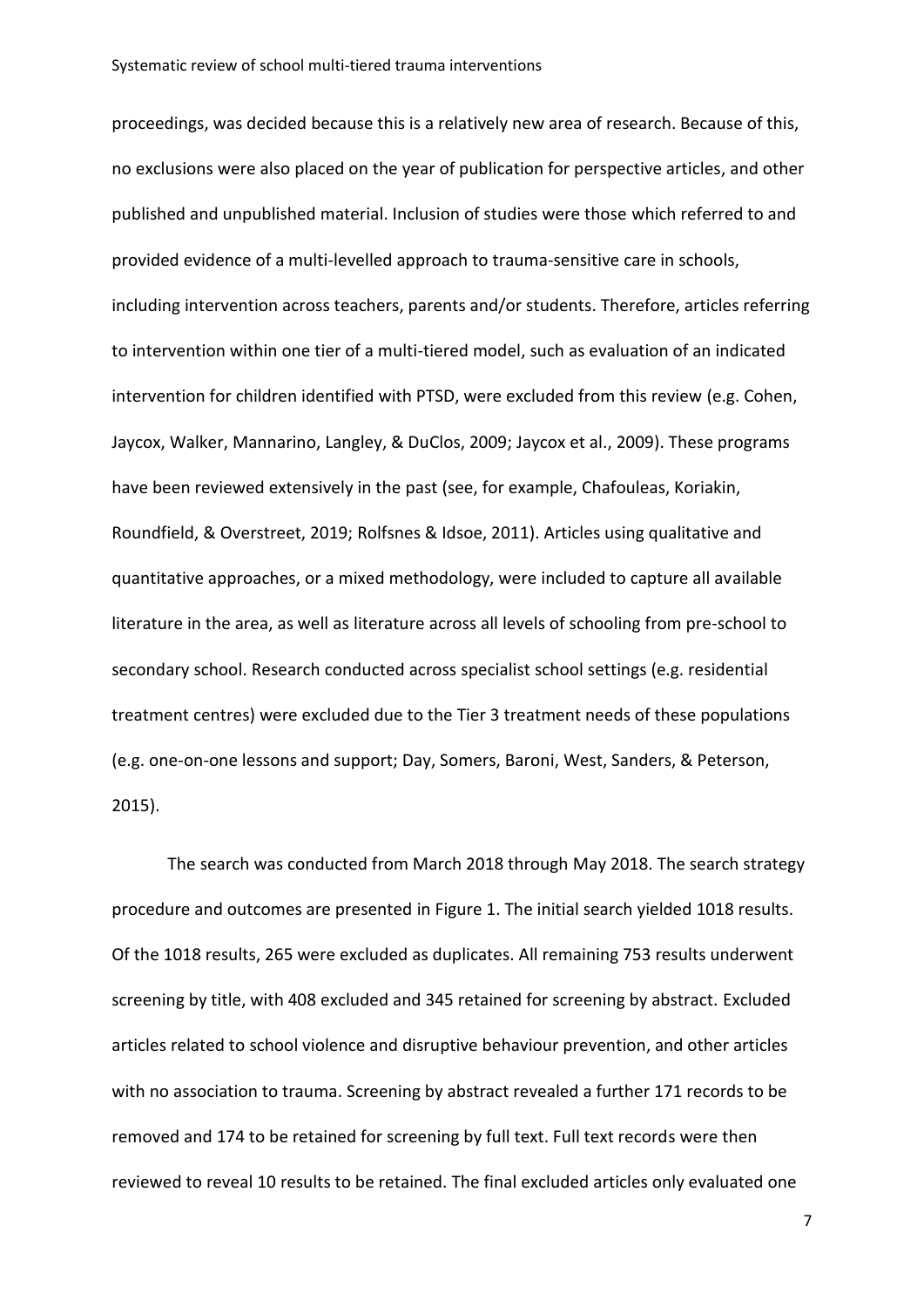Systematic review of school multi-tiered trauma interventions

tier of school trauma interventions, or referenced other externalising and internalising disorders with no association made to trauma. These results were then subject to cited reference screening which yielded no records, and a Google Scholar search was conducted to identify an additional three records.



Figure 1. Search Strategy and Outcomes

Studies excluded were those that dealt exclusively with school violence intervention,

behaviour management practices, and other internalising and externalising problems (e.g.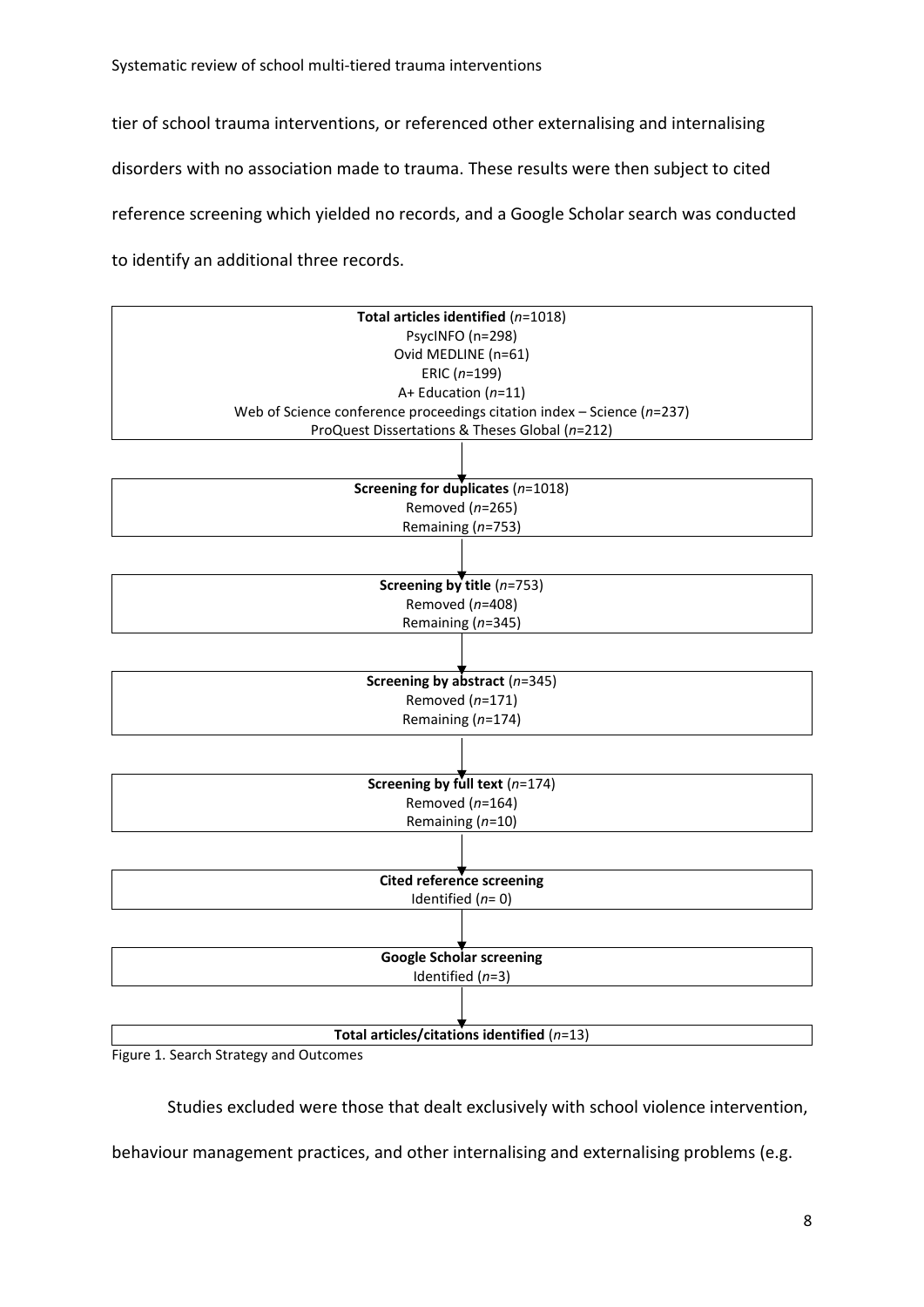#### Systematic review of school multi-tiered trauma interventions

community violence and school bullying; Runge, Knoster, Moerer, Breinich, & Palmiero, 2017), as well as articles that described programs and their implementation, but did not evaluate the outcomes of these programs (e.g. McDermott & Cobham, 2014; Saltzman, Layne, Steinberg, Arslanagic, & Pynoos, 2003).

# *Data Extraction and Coding*

Records were extracted by the author and coded according to the PICOS categories and additional variables, including (a) country where the study was conducted; (b) participant numbers and demographics; (c) type of trauma experienced (e.g. disaster, war, violence); (d) study design and measures; (e) type of intervention implemented; (f) tier levels included; (g) outcomes of the research; and (h) study limitations. Details of the identified studies are included in Table 1.

# **Results**

#### *Three Tier Programs*

10 studies were identified as including three levels of intervention for trauma in schools (Cicchetti, 2017; Dorado, Martinez, McArthur, & Leibovitz, 2016; Garfin et al., 2014; Hansel et al., 2010; Hurley, Saini, Warren, & Carberry, 2013; Layne et al., 2008; McConnico, Boynton-Jarrett, Bailey, & Nandi, 2016; Perry & Daniels, 2016; Shamblin, Graham, & Bianco, 2016; Stokes & Turnbull, 2016). These programs varied in their application and evaluation of the tiers (e.g. Layne et al., 2008 evaluating only two of the three tiers), and included training and/or consultation for school staff and parents, social-emotional curriculum with all students and group-based intervention with at-risk students. Layne and colleagues (2008) conducted the only randomised control trial (RCT), while seven studies involved pre- and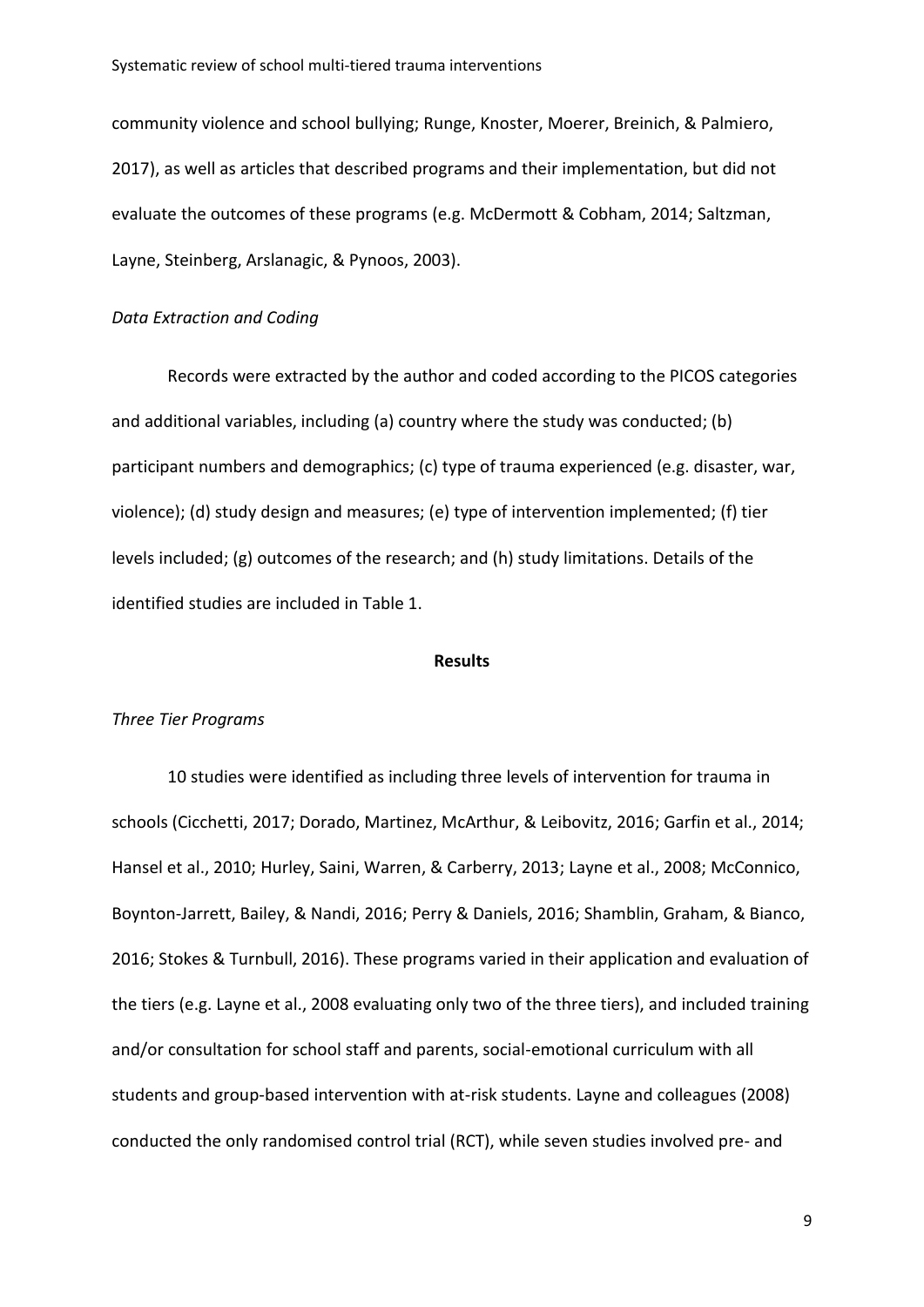post-evaluation design, one a qualitative evaluation (Hurley et al., 2013), and one presented a post-program investigation (Cicchetti, 2017). There was clear variation in the use of validated and descriptive assessment tools, including school attendance and performance data (e.g. Dorado et al., 2016; Stokes & Turnbull, 2016), and staff and student attitudes and knowledge questionnaires (e.g. Student Attitude to School Survey; Teacher Opinion Scale). The University of California Los Angeles Post Traumatic Stress Disorder Reaction Index for the Diagnostic and Statistical Manual of Mental Disorders IV (UCLA PTSD Index) was used to assess student PTSD in four of the identified studies. Two of the three tiered models focused on processes underlying a trauma-informed approach rather than traditional whole-school behaviour management tiers, including relationship building and attachment, emotional and behavioural regulation, and post-trauma resilience and growth (Hansel et al., 2010; Stokes & Turnbull, 2016).

#### *Four Tier Programs*

Three studies were identified as including intervention across four tiers of a traumasensitive model (Ellis et al., 2013; Holmes, Levy, Smith, Pinne, & Neese, 2015; Saint Gilles, 2016). These models included community and parent engagement, emotional/behavioural intervention for students, identification of students, and referral of students to mental health services. Two of these programs (Holmes et al., 2015; Saint Gilles, 2016) also involved weekly monitoring of the model with school staff for greater fidelity, however this was not identified as a form of intervention (e.g. follow up with school staff). Similar to the three tiered programs, evaluation of aspects of the four tiered models was limited (e.g. Saint Gilles, 2016). Some variation but also similarities were observed in the design and measures used to evaluate the programs, such as use of war-related measures and the UCLA PTSD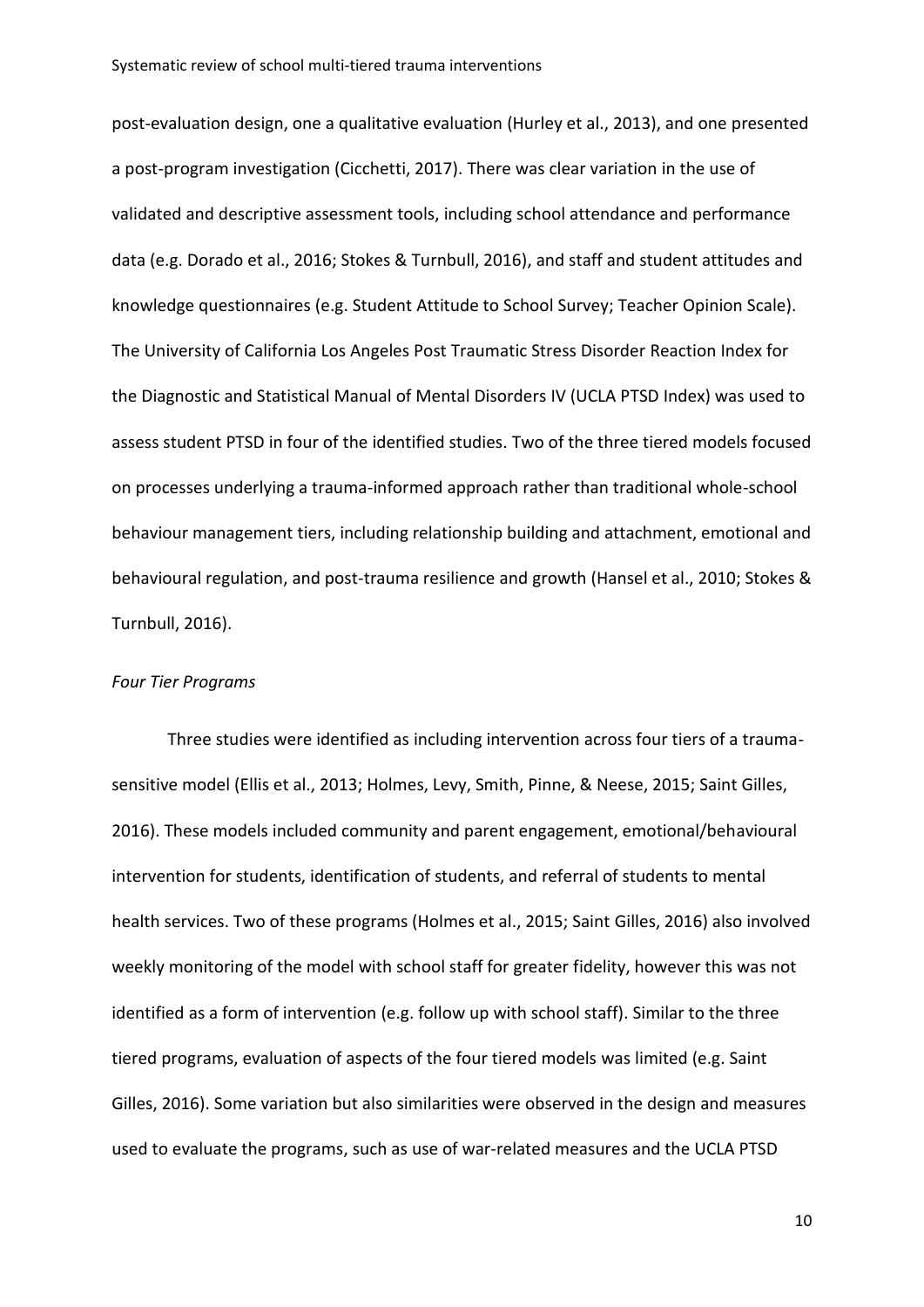Index by Ellis and colleagues (2013), and measures of children's internalising and externalising symptoms (e.g. Behaviour Assessment Scale for Children Second Edition [BASC-2] and the Achenbach System of Empirically Based Assessment [ASEBA]) used by Holmes and colleagues (2015) and Saint Gilles (2016).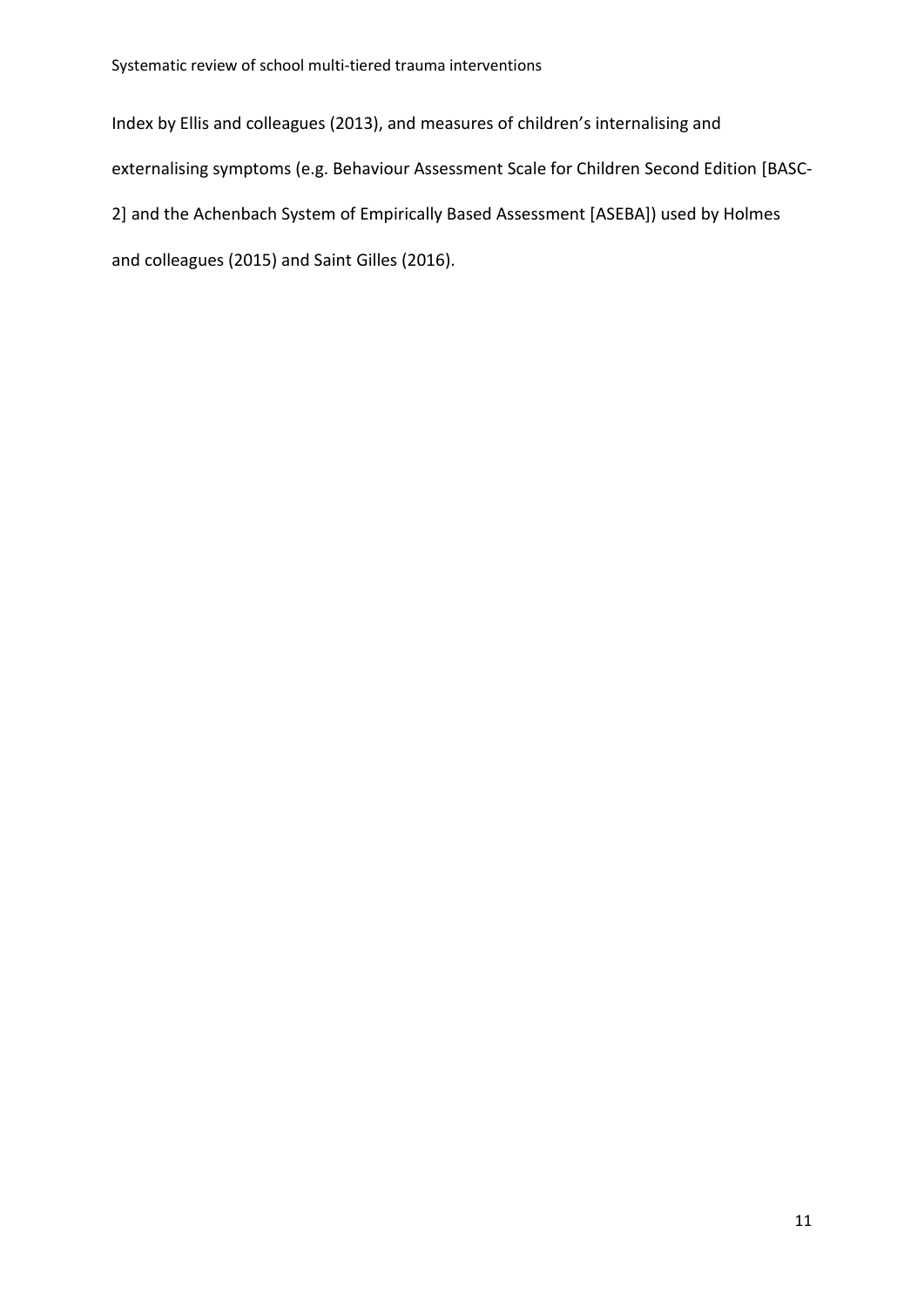# Table 1

Studies obtained from the systematic search on multi-tiered, trauma-focused interventions in schools

| <b>Citation</b>                                                | Country    | <b>Participants</b>                                                                                                                                                                                                                                      | Design                                                                                                                                                                                                                             | <b>Intervention</b>                                                                                                                                                                                    | <b>Tier levels</b>                                                                                                                                                                                                                                                                                            | <b>Results</b>                                                                                                                                                                                                                                                                                                                                            | <b>Strengths</b>                                                                                                                                   | <b>Limitations</b>                                                                                                                                                                        |
|----------------------------------------------------------------|------------|----------------------------------------------------------------------------------------------------------------------------------------------------------------------------------------------------------------------------------------------------------|------------------------------------------------------------------------------------------------------------------------------------------------------------------------------------------------------------------------------------|--------------------------------------------------------------------------------------------------------------------------------------------------------------------------------------------------------|---------------------------------------------------------------------------------------------------------------------------------------------------------------------------------------------------------------------------------------------------------------------------------------------------------------|-----------------------------------------------------------------------------------------------------------------------------------------------------------------------------------------------------------------------------------------------------------------------------------------------------------------------------------------------------------|----------------------------------------------------------------------------------------------------------------------------------------------------|-------------------------------------------------------------------------------------------------------------------------------------------------------------------------------------------|
| Cicchetti<br>(2017)                                            | <b>USA</b> | Students, school<br>staff and hospital<br>staff.                                                                                                                                                                                                         | Post-<br>evaluation<br>design.                                                                                                                                                                                                     | <b>CBITS and</b><br><b>Bounce</b><br>Back.                                                                                                                                                             | Three tiers: 1) training and<br>supervision for staff,<br>development of<br>multidisciplinary teams,<br>and implementation of<br>trauma-informed<br>practices; 2) CBITS and<br>Bounce Back with<br>students; and 3)<br>connecting schools with<br>behavioural health team<br>with mental health<br>providers. | Schools with behavioural<br>health teams identified and<br>treated more students in<br>Tier 2, and students<br>engaged more with in-<br>school and community-<br>based services.                                                                                                                                                                          | Emphasis on<br>internal<br>school mental<br>health<br>collaboration<br>and teams.                                                                  | Clinical<br>perspective<br>with limited<br>information<br>to assess<br>program and<br>outcome<br>measures.                                                                                |
| Dorado,<br>Martinez,<br>McArthur<br>, &<br>Leibovitz<br>(2016) | <b>USA</b> | 1243 students in<br>the first year<br>from four<br>elementary<br>schools; 47%<br>female and 53%<br>male; 38%<br>African-<br>American, 34%<br>Hispanic or<br>Latino, and 28%<br>other; 175<br>teachers,<br>administrators<br>and school<br>welfare staff. | Retrospective<br>pre-post<br>evaluation;<br><b>HEARTS</b><br>program<br>evaluation<br>survey; pre<br>and post<br>discipline<br>referrals and<br>suspensions;<br><b>CANS</b> scale<br>pre, during<br>and following<br>intervention. | <b>UCSF</b><br>Healthy<br>Environment<br>s and<br>Response to<br>Trauma in<br>Schools<br>(HEARTS)<br>based on<br>the<br>Attachment,<br>Self-<br>regulation<br>and<br>Competency<br>(ARC)<br>framework. | Three tiers: 1) training for<br>staff, parents and<br>students; 2) small group<br>wellness and training<br>intervention for staff and<br>at-risk students; and 3)<br>crisis support for trauma-<br>impacted teachers,<br>families and students.                                                               | Increased staff knowledge<br>about trauma, trauma<br>impacts and use of trauma-<br>sensitive practices.<br>Increased student learning,<br>on-task behaviour and<br>attendance, and decreased<br>discipline referrals and<br>suspensions.<br>Improvements in CANS<br>subscales of adjustment,<br>regulation, intrusion,<br>attachment and<br>dissociation. | Complete<br>multi-tiered<br>model of<br>training and<br>support<br>presented for<br>students,<br>teachers and<br>parents<br>across three<br>tiers. | Use of<br>retrospective<br>pre- and post-<br>evaluation.<br>Little<br>information<br>on different<br>levels of<br>school staff<br>(e.g. teachers<br>compared to<br>school<br>counsellors) |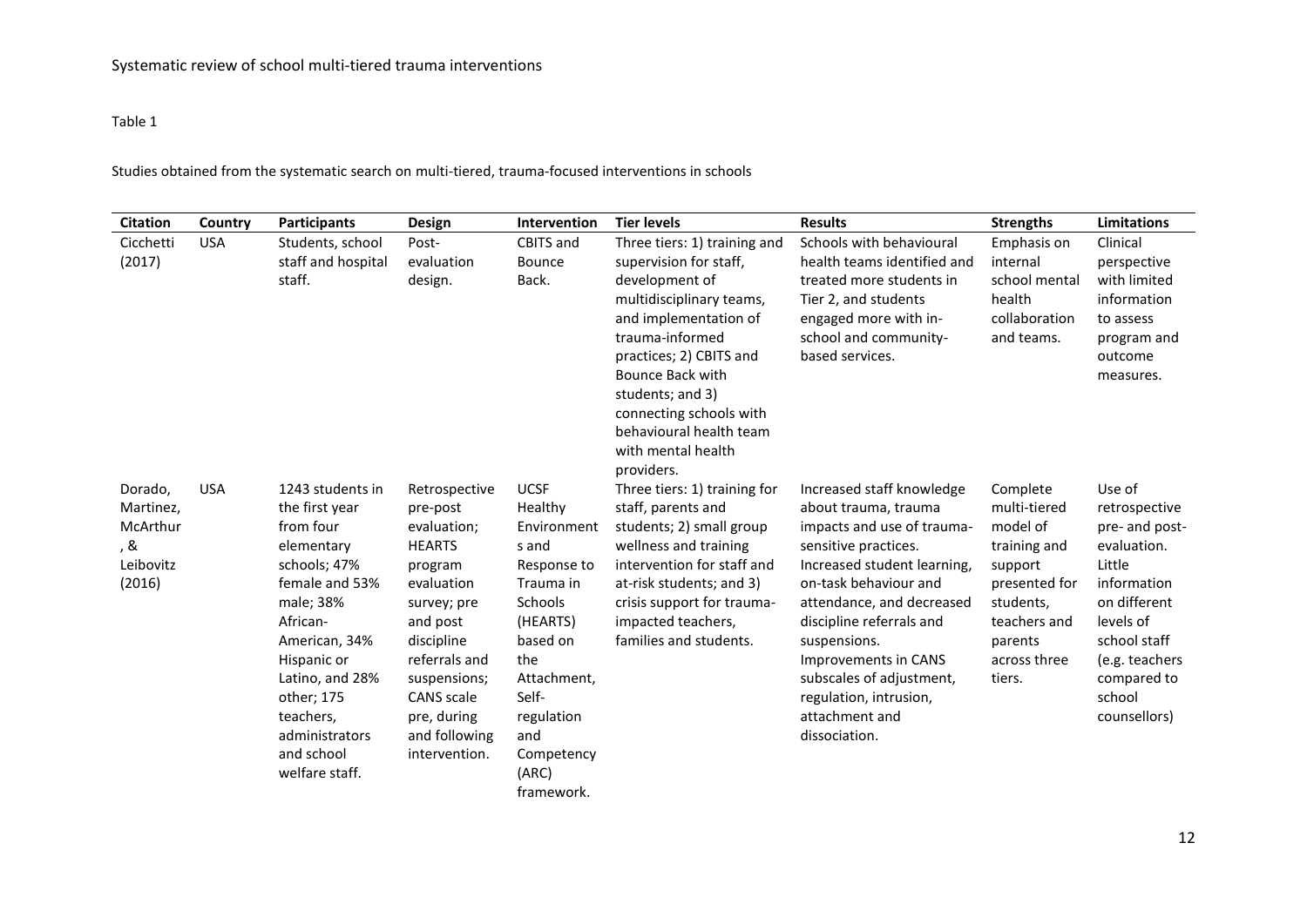| Ellis,<br>Miller,<br>Abdi,<br>Barrett,<br>Blood, &<br>Betancou<br>rt (2013) | <b>USA</b> | 30 middle school<br>refugee youth in<br>English language<br>learner class; 19<br>male and 11<br>female; 18<br>Somali and 12<br>Somali Bantu<br>ethnicity. | Pilot follow up<br>study; WTSS;<br>PWA - Somali<br>version; UCLA<br>PTSD Index;<br>DSRS; EDD;<br>sense of<br>belonging;<br>acculturative<br>hassles; Tier 3<br>program<br>fidelity<br>monitored<br>through<br>weekly<br>clinician<br>meetings. | Supporting<br>the Health<br>of<br>Immigrant<br>Families and<br>Adolescents<br>(SHIFA). | Four tiers: 1) community<br>engagement and parent<br>outreach; 2) emotional<br>management and<br>resilience building<br>intervention for students;<br>and $3)$ and $4)$<br>identification of students<br>and intensive services and<br>mental health treatment<br>(using TST). | Improved mental health<br>and resources across all<br>levels. Stabilisation of<br>resources. Improved<br>symptoms of depression<br>and PTSD for Tier 2, 3 and<br>4 participants. Greater<br>PTSD symptom<br>improvement for Tier 3 or<br>higher participants. Tier 2<br>reported lower depression<br>than other tiers. Decrease<br>in resource hardship across<br>all tiers. | Pre- and post-<br>evaluation of<br>student<br>outcomes<br>across<br>multiple tiers.                                                              | Limited<br>evaluation on<br>Tier 1 of the<br>program.<br>Focus on a<br>small sample<br>of refugee<br>students. No<br>evaluation of<br>staff and<br>parent<br>outcomes. |
|-----------------------------------------------------------------------------|------------|-----------------------------------------------------------------------------------------------------------------------------------------------------------|------------------------------------------------------------------------------------------------------------------------------------------------------------------------------------------------------------------------------------------------|----------------------------------------------------------------------------------------|--------------------------------------------------------------------------------------------------------------------------------------------------------------------------------------------------------------------------------------------------------------------------------|------------------------------------------------------------------------------------------------------------------------------------------------------------------------------------------------------------------------------------------------------------------------------------------------------------------------------------------------------------------------------|--------------------------------------------------------------------------------------------------------------------------------------------------|------------------------------------------------------------------------------------------------------------------------------------------------------------------------|
| Garfin et<br>al. (2014)                                                     | Chile      | 119 randomly<br>selected second<br>grade students<br>from nine schools<br>impacted by<br>earthquake.                                                      | Pre- and post-<br>evaluation<br>study; TOCA-<br>RR; PSC-CL;<br><b>UCLA-PTSD</b><br>Index;<br>measures of<br>caregiver-<br>child conflict,<br>caregiver<br>availability<br>and ongoing<br>earthquake<br>worry.                                  | Skills for Life<br>(SFL).                                                              | Three tiers: 1) skills<br>building training for<br>children, teachers and<br>parents; 2) group<br>intervention for at-risk<br>students, and their<br>teachers and parents; and<br>3) referral of children with<br>severe risk to external<br>services.                         | Lower PTSD and ongoing<br>earthquake worry for<br>children in indicated<br>compared to Tier 1<br>intervention. At-risk<br>children at universal and<br>indicated Tiers did not<br>reported greater PTSD<br>symptoms than children<br>not at-risk. Children in<br>indicated programs<br>reported less earthquake-<br>related worry after<br>controlling for other<br>factors. | Complete<br>multi-tiered<br>model of<br>training and<br>support<br>presented for<br>students,<br>teachers and<br>parents<br>across two<br>tiers. | Limited<br>distinction<br>between Tier<br>2 and Tier 3.<br>No evaluation<br>of teacher<br>and parent<br>outcomes.                                                      |
| Hansel,<br>Osofsky,<br>Osofsky,<br>Costa,                                   | <b>USA</b> | 115 students<br>receiving<br>therapeutic<br>intervention;                                                                                                 | Pre- and post-<br>intervention<br>study; UCLA                                                                                                                                                                                                  | Rural<br>school-<br>based<br>trauma                                                    | Three tiers: 1) relationship<br>building; 2) trauma<br>education and<br>consultation for school                                                                                                                                                                                | Reduced student trauma<br>symptoms, including<br>lowered overall PTSD,<br>intrusion,                                                                                                                                                                                                                                                                                         | Evaluation of<br>classroom<br>strategies to<br>care for                                                                                          | Limited or no<br>evaluation of<br>teacher and                                                                                                                          |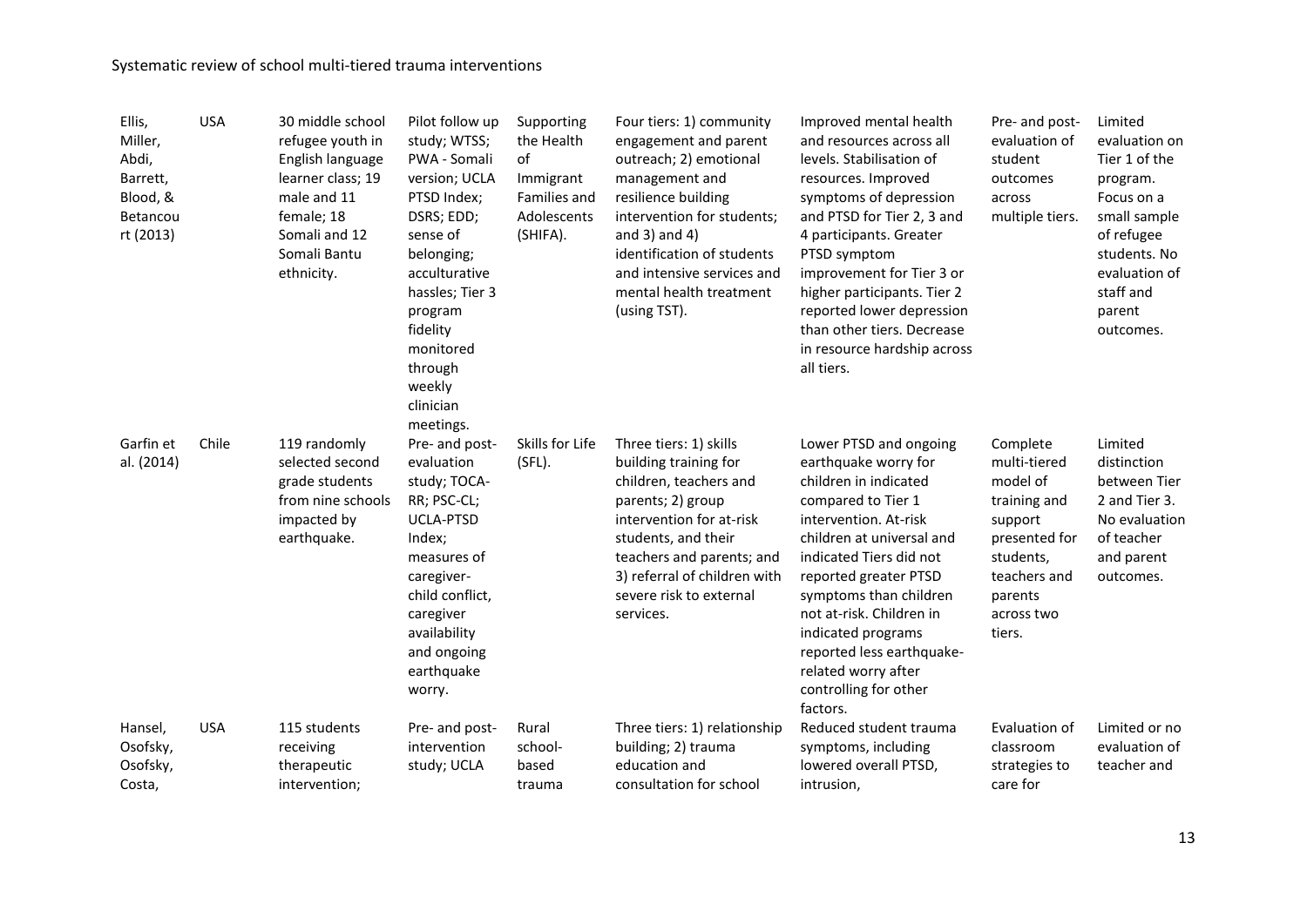| Kronenbe<br>rg, &<br>Selby<br>(2010)                      |            | 52.2% males and<br>47.8% females;<br>students exposed<br>to traumatic<br>events.                                                                                                             | PTSD Index;<br>TSCC.                                               | treatment<br>program<br>implemente<br>d by the<br>Louisiana<br>Rural<br>Trauma<br>Services<br>Centre.                                                     | staff and the community;<br>and 3) trauma therapeutic<br>services for youth (TF-<br>CBT).                                                                                                                                                                                                             | avoidance/numbing and<br>arousal, and lowered<br>anxiety, depression and<br>posttraumatic stress.                                                                                                                                                                                                                               | trauma<br>impacted<br>students<br>consistent<br>with Stokes<br>and Turnbull<br>(2016).                                                                | parent<br>outcomes.                                                                                                                                                    |
|-----------------------------------------------------------|------------|----------------------------------------------------------------------------------------------------------------------------------------------------------------------------------------------|--------------------------------------------------------------------|-----------------------------------------------------------------------------------------------------------------------------------------------------------|-------------------------------------------------------------------------------------------------------------------------------------------------------------------------------------------------------------------------------------------------------------------------------------------------------|---------------------------------------------------------------------------------------------------------------------------------------------------------------------------------------------------------------------------------------------------------------------------------------------------------------------------------|-------------------------------------------------------------------------------------------------------------------------------------------------------|------------------------------------------------------------------------------------------------------------------------------------------------------------------------|
| Holmes,<br>Levy,<br>Smith,<br>Pinne, &<br>Neese<br>(2015) | <b>USA</b> | 81 pre-school<br>children referred<br>for HSTS services;<br>64% male; 39%<br>African-<br>American, 15 %<br>non-Latino white,<br>and 46% other or<br>not specified.                           | Pre- and post-<br>program<br>evaluation;<br>CTES, ASEBA;<br>CLASS. | <b>Head Start</b><br>Trauma<br>Smart<br>(HSTS)<br>based on<br>the ARC<br>model, TF-<br>CBT, and<br>early<br>childhood<br>mental<br>health<br>consultation | Four tiers: 1) training for<br>school staff; 2)<br>individualised trauma-<br>focused intervention; 3)<br>classroom consultation<br>between mental health<br>providers and teachers;<br>and 4) staff peer<br>mentoring.                                                                                | Improvements in teacher-<br>reported student<br>concentration, classroom<br>behaviour and<br>externalising symptoms,<br>and parent-reported<br>improvements in student<br>externalising and<br>internalising symptoms.<br>Reported parent and<br>teacher program<br>satisfaction.                                               | Complete<br>multi-tiered<br>model of<br>training and<br>support<br>presented for<br>students,<br>teachers and<br>parents<br>across<br>multiple tiers. | Limited<br>specific<br>evaluation of<br>Tier 1, 3 and<br>4 outcomes,<br>including<br>outcomes for<br>parents and<br>teachers.                                          |
| Hurley,<br>Saini,<br>Warren,<br>&<br>Carberry<br>(2013)   | <b>USA</b> | 25 early<br>childhood<br>educators, early<br>childhood special<br>educators, and<br><b>Head Start</b><br>teachers and<br>administrators<br>living in refugee<br>resettlement<br>communities. | Qualitative<br>study using<br>semi-<br>structured<br>interviews.   | Response to<br>Intervention<br>(RTI)<br>Pyramid<br>Model.                                                                                                 | Three tiers: 1) bonds and<br>support provided to all<br>children; 2) social and<br>emotional strategies<br>implemented for children<br>in need of additional<br>support; and 3) intensive<br>behavioural intervention<br>for children with<br>significant and persistent<br>behavioural difficulties. | Qualitative themes: 1)<br>preschool children's<br>experience of violence,<br>communication challenges<br>and cultural<br>misunderstanding leading<br>to challenging school<br>behaviour; 2) cultural<br>issues, barriers and<br>approaches (including<br>relationships and<br>structure) related to<br>implementing elements of | Based on the<br>response to<br>intervention<br>multi-tiered<br>model for<br>student<br>intervention<br>and support.                                   | Evaluation of<br>the model<br>only from the<br>perspective<br>of educators.<br>The model<br>does not<br>include<br>training and<br>support of<br>staff and<br>parents. |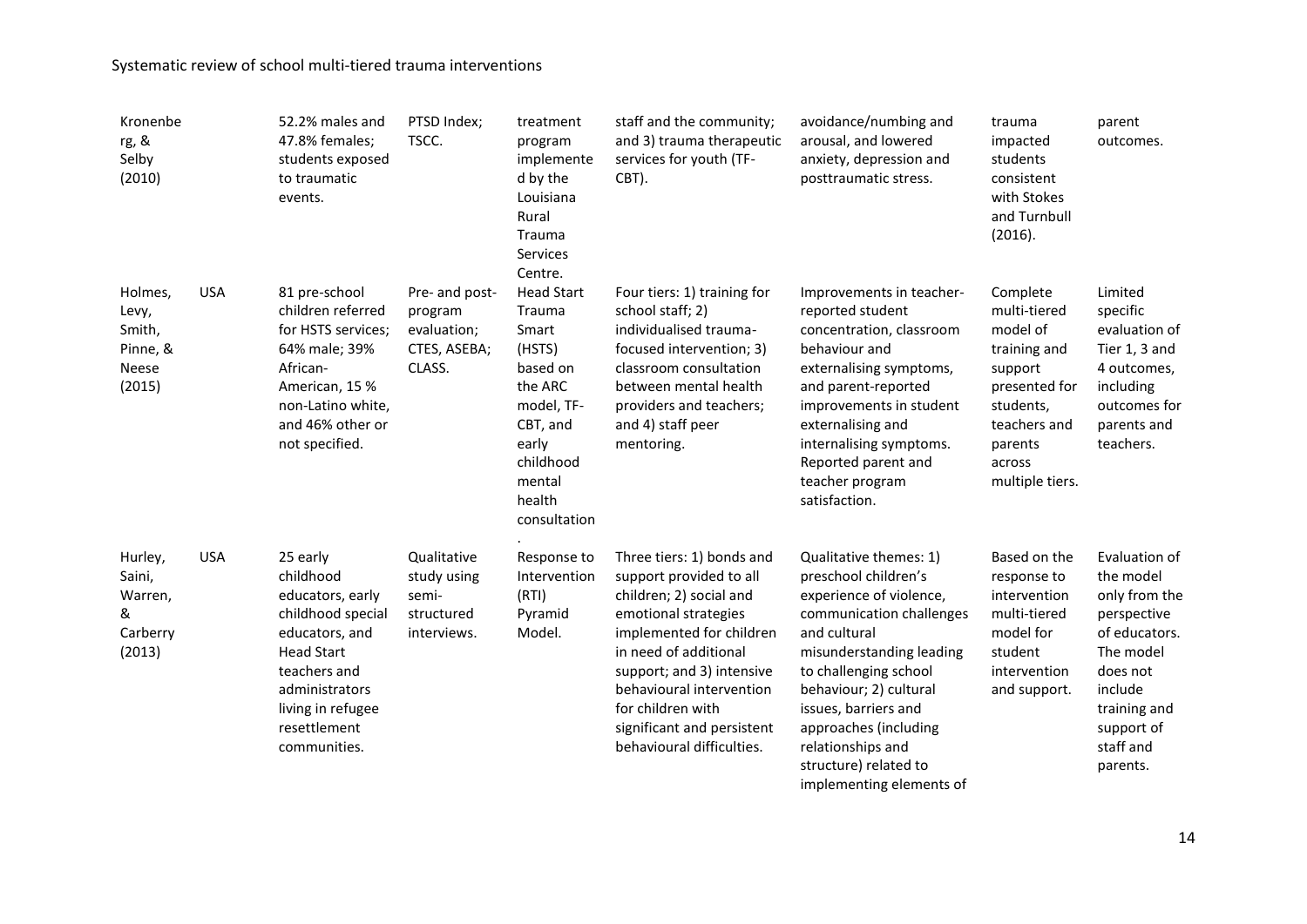| Layne et<br>al. (2008)                                                 | Bosnia     | 127 war-exposed,<br>bereaved and<br>post-war<br>impacted<br>adolescents<br>attending 10<br>schools in Bosnia;<br>primarily Muslim<br>students (63%<br>female). | RCT using pre-<br>and post-<br>treatment,<br>and 4-month<br>follow-up;<br><b>UCLA PTSD</b><br>Index; DSRS;<br><b>UCLA Grief</b><br>Inventory.                                                         | Evaluation<br>of the TGCT<br>intervention                              | Three tiers: 1) classroom<br>education and coping<br>skills intervention; and 2)<br>trauma- and grief-focused<br>group treatment (e.g.<br>TGCT). Intervention also<br>included school staff<br>training and supervision in<br>program implementation. | the model; and 3)<br>responding to the needs<br>and strengths of all<br>students.<br>Reduced PTSD and<br>depression symptoms in<br>both treatment and<br>comparison groups,<br>reduced depression and<br>maladaptive grief reactions<br>for treatment condition<br>only, and improved PTSD<br>and depressive symptoms<br>at 4-month follow up for<br>treatment and comparison                                                                                                                                                     | RCT of<br>student<br>outcomes.                                                                                                              | Qualitative<br>only design.<br>No evaluation<br>of teacher<br>and parent<br>outcomes.<br>Evaluation of<br>two of the<br>three tiers. |
|------------------------------------------------------------------------|------------|----------------------------------------------------------------------------------------------------------------------------------------------------------------|-------------------------------------------------------------------------------------------------------------------------------------------------------------------------------------------------------|------------------------------------------------------------------------|-------------------------------------------------------------------------------------------------------------------------------------------------------------------------------------------------------------------------------------------------------|-----------------------------------------------------------------------------------------------------------------------------------------------------------------------------------------------------------------------------------------------------------------------------------------------------------------------------------------------------------------------------------------------------------------------------------------------------------------------------------------------------------------------------------|---------------------------------------------------------------------------------------------------------------------------------------------|--------------------------------------------------------------------------------------------------------------------------------------|
| McConni<br>CO,<br>Boynton-<br>Jarrett,<br>Bailey, &<br>Nandi<br>(2016) | <b>USA</b> | 12 early<br>childhood<br>education<br>teachers; 81%<br>female; 68% aged<br>25-34 years; 250<br>kindergarten,<br>first and second<br>grade students.            | Pre- and post-<br>pilot<br>evaluation;<br>CLASS;<br>teacher self-<br>perceived<br>knowledge<br>and<br>confidence;<br>teacher views<br>of the<br>program and<br>student views<br>of the<br>strategies. | Supportive<br>Trauma<br>Intervention<br>s for<br>Educators<br>(STRIVE) | Three tiers: 1) training<br>program for early<br>childhood educators; 2)<br>curriculum to promote<br>self-esteem and efficacy<br>among children; and 3)<br>ongoing consultation and<br>coaching for staff.                                            | group.<br>Increased staff self-<br>perceived knowledge of<br>the impacts and effects of<br>trauma in childhood. Little<br>increase in self-perceived<br>knowledge of available<br>resources. Increased self-<br>efficacy and confidence<br>among staff. Endorsement<br>of the importance of<br>trauma-informed<br>education for staff and the<br>curriculum. Qualitative<br>reports from staff that the<br>program assisting student<br>emotion regulation,<br>prompted continued<br>classroom engagement,<br>reduced behavioural | <b>Outcomes</b><br>based on<br>qualitative<br>self-report<br>from students<br>and staff, and<br>pre- and post-<br>evaluation<br>with staff. | Qualitative<br>evaluation of<br>student<br>outcomes<br>and no<br>evaluation<br>with parents.                                         |

disruptions and promoted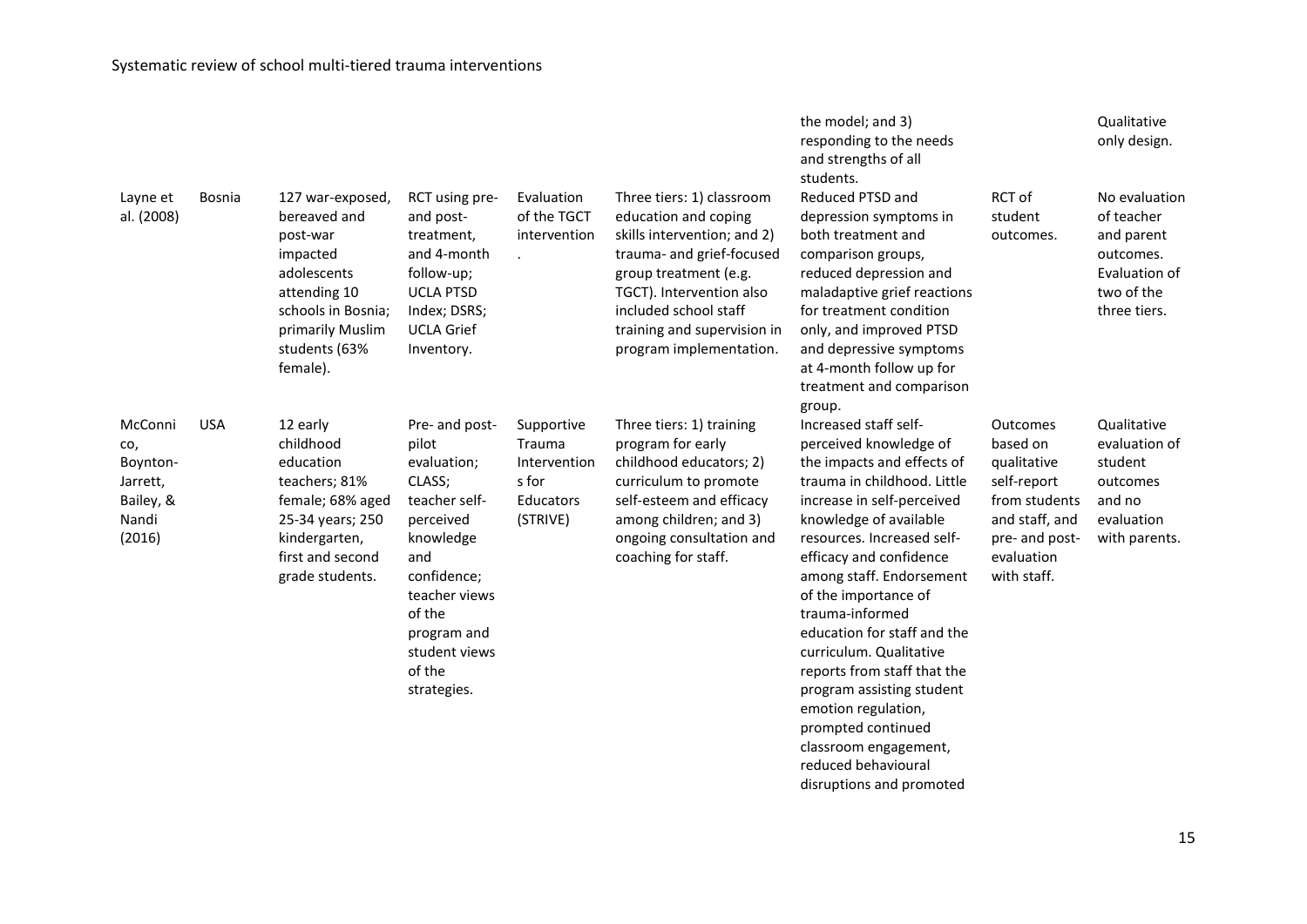|                                             |            |                                                                                                                                                                                                                                                                                                                             |                                                                                                                                                        |                                                                                                                                                |                                                                                                                                                                                                                                | climate.                                                                                                                                                                                                                                                                                                                                                                                                                          |                                                                                                                  |                                                                                                                          |
|---------------------------------------------|------------|-----------------------------------------------------------------------------------------------------------------------------------------------------------------------------------------------------------------------------------------------------------------------------------------------------------------------------|--------------------------------------------------------------------------------------------------------------------------------------------------------|------------------------------------------------------------------------------------------------------------------------------------------------|--------------------------------------------------------------------------------------------------------------------------------------------------------------------------------------------------------------------------------|-----------------------------------------------------------------------------------------------------------------------------------------------------------------------------------------------------------------------------------------------------------------------------------------------------------------------------------------------------------------------------------------------------------------------------------|------------------------------------------------------------------------------------------------------------------|--------------------------------------------------------------------------------------------------------------------------|
| Perry &<br>Daniels<br>(2016)                | <b>USA</b> | School servicing<br>410 students<br>from pre-<br>kindergarten<br>through 8 <sup>th</sup><br>grade; 82%<br>African<br>American, 13 %<br>Hispanic or<br>Latino, and 5%<br>white; 32<br>teachers and/or<br>administrators;<br>77 clinical service<br>students from 5 <sup>th</sup><br>and 6 <sup>th</sup> grade<br>classrooms. | Pilot study<br>using pre-and<br>post-<br>measures; PD<br>satisfaction<br>survey;<br>student-<br>focused<br>satisfaction<br>survey; UCLA<br>PTSD Index. | Clifford<br><b>Beers Clinic</b><br>(CBC)<br>Professional<br>Developmen<br>t, Care<br>Coordinatio<br>n and<br>Clinical<br>Service<br>components | Three tiers: 1) education<br>for staff and students; 2)<br>and 3) identification and<br>individual referral, or<br><b>CBITS</b> intervention for<br>small groups of students,<br>as well as continued<br>teacher consultation. | Staff reported training<br>satisfaction, increased self-<br>care, recognition of<br>trauma, changed attitudes<br>regarding trauma, and<br>knowledge of classroom<br>stress reduction strategies.<br>Improved staff-family<br>communication and parent<br>advocacy for the program.<br>Student reported increased<br>recognition of stress and<br>knowledge of help sources.<br>Some reduction in PTSD<br>symptoms in CBITS group. | Evaluation of<br>and<br>improvement<br>in teacher,<br>student and<br>parent<br>outcomes<br>and<br>collaboration. | Pilot study<br>conducted in<br>one school.<br>Limited use of<br>standardised<br>measures of<br>program<br>outcomes.      |
| Saint<br>Gilles<br>(2016)                   | <b>USA</b> | <b>Head Start</b><br>preschool setting<br>including agency-<br>level participants<br>$(n=5)$ , teachers<br>$(n=10)$ and<br>children ( $n=106$ )                                                                                                                                                                             | Experimental<br>design, pre-<br>and post-<br>intervention<br>evaluation;<br>DCEAP2;<br>BASC-2;<br>STSES.                                               | <b>Head Start</b><br>Trauma<br>Smart<br>(HSTS)<br>program.                                                                                     | Four tiers: 1) training for<br>school staff; 2)<br>individualised trauma-<br>focused intervention; 3)<br>classroom consultation<br>between mental health<br>providers and teachers;<br>and 4) staff peer<br>mentoring.         | No changes in teacher-<br>reported confidence to<br>manage secondary PTSD.<br>Reduced internalising<br>difficulties for children in<br>the intervention compared<br>to the comparison group.                                                                                                                                                                                                                                      | Included tiers<br>focusing on<br>teachers,<br>students and<br>other school<br>personnel.                         | Low reported<br>program<br>fidelity.<br>Limited<br>distinction<br>between Tier<br>1 and Tier 3<br>and Tier 4<br>results. |
| Shamblin<br>, Graham,<br>& Bianco<br>(2016) | <b>USA</b> | 11 preschool<br>classrooms<br>across five<br>elementary<br>schools; 11<br>teachers teaching<br>217 students;<br>550 Head Start                                                                                                                                                                                              | Pre- and Post-<br>intervention<br>study; TOS;<br>PMHCS;<br>DECA; ECMHC<br>satisfaction<br>survey.                                                      | Partnership<br>Program for<br>Early<br>Childhood<br>Mental<br>Health and<br>Project<br>LAUNCH                                                  | Three tiers: 1) Training for<br>staff and social-emotional<br>curriculum with students;<br>2) individual parent-<br>teacher and teacher<br>consultation; and 3)<br>assessment and TF-CBT,<br>and parent-child                  | Improved teacher self-<br>perceived confidence and<br>hopefulness to manage<br>challenging behaviours,<br>decrease in use of negative<br>behaviour management<br>strategies and classroom<br>stress, decreased negative                                                                                                                                                                                                           | Complete<br>multi-tiered<br>model of<br>training and<br>support<br>presented for<br>students,<br>teachers and    | Limited<br>evaluation of<br>Tier 3<br>intervention<br>and<br>distinction<br>between Tier                                 |

a positive classroom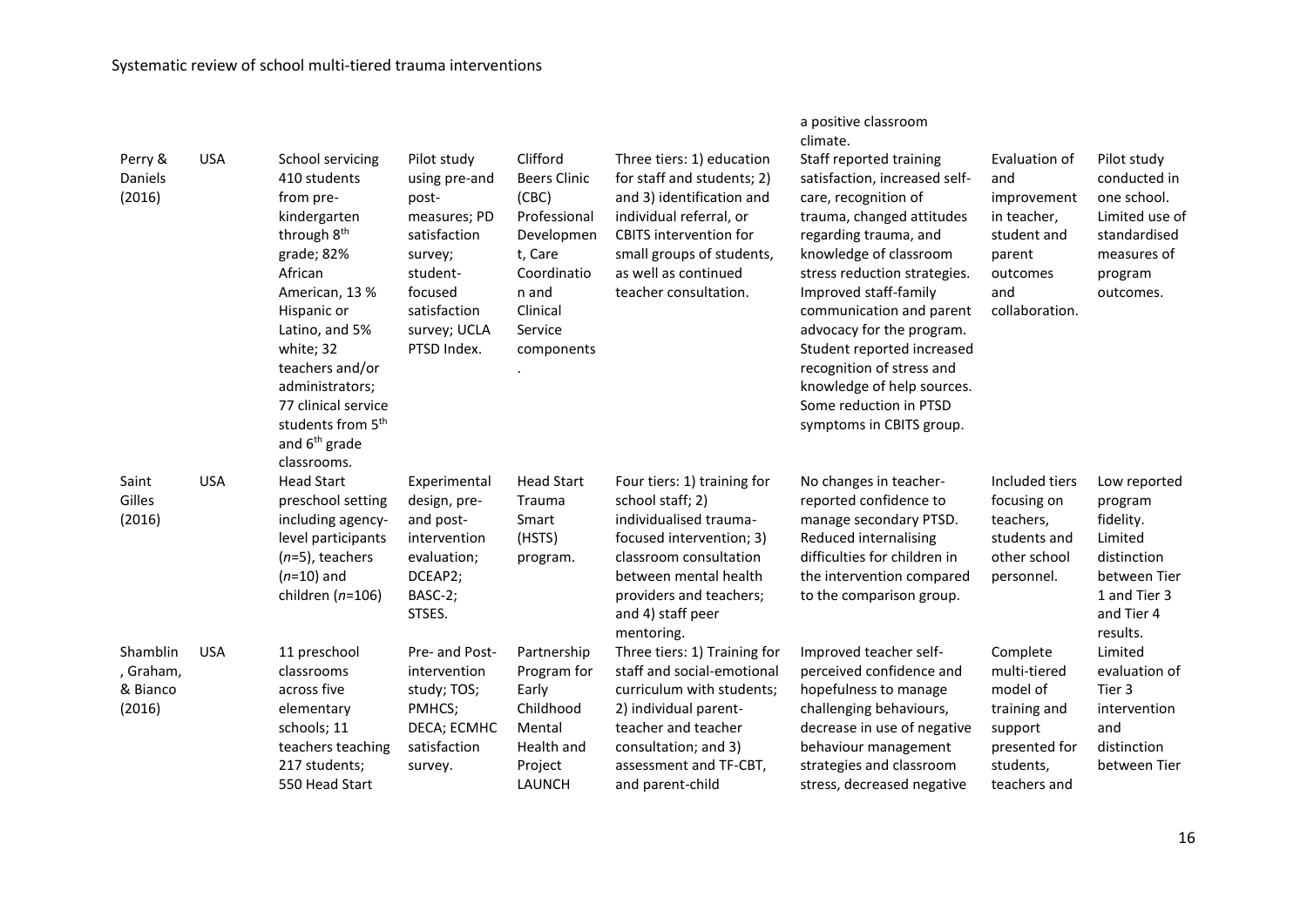|                                |           | children in 28<br>classrooms; 28<br>teachers and<br>home visitors.                                                                                          |                                                                                                                                                                 | based on<br>the Early<br>Childhood<br>Mental<br>Health<br>Consultation<br>(ECMHC). | interactive therapy<br>intervention.                                                                                                                                                                                                                                    | attributes of the learning<br>setting, and increased<br>teacher ratings of child<br>resilience.                                                                                                                                                                                                                                    | parents<br>across three<br>tiers.                                                                                                        | 1 and Tier 2<br>staff training.                                                                                   |
|--------------------------------|-----------|-------------------------------------------------------------------------------------------------------------------------------------------------------------|-----------------------------------------------------------------------------------------------------------------------------------------------------------------|------------------------------------------------------------------------------------|-------------------------------------------------------------------------------------------------------------------------------------------------------------------------------------------------------------------------------------------------------------------------|------------------------------------------------------------------------------------------------------------------------------------------------------------------------------------------------------------------------------------------------------------------------------------------------------------------------------------|------------------------------------------------------------------------------------------------------------------------------------------|-------------------------------------------------------------------------------------------------------------------|
| Stokes &<br>Turnbull<br>(2016) | Australia | 52 grade 5 to 8<br>students from<br>one primary<br>school, and one<br>combined<br>primary and<br>secondary<br>school; 28<br>teachers and<br>school leaders. | Pilot pre- and<br>post-<br>intervention<br>study using<br>focus groups<br>with staff and<br>students;<br>SASS;<br>academic and<br>school<br>suspension<br>data. | <b>Berry Street</b><br>Education<br>Model<br>(BSEM).                               | Three tiers: 1) repairing<br>students regulatory<br>abilities; 2) repairing<br>students disrupted<br>attachments; and 3)<br>increasing students<br>psychological coping to<br>promote post-traumatic<br>growth. Teacher and staff<br>training implicit in the<br>model. | Improvements in self-<br>perceived preparation of<br>teachers, increased<br>student self-regulation<br>during transition,<br>perceived peer and<br>student-teacher<br>relationship<br>improvements, improved<br>student academic<br>achievement and<br>concentration, changed<br>classroom discipline and<br>management practices. | Evaluation of<br>classroom<br>strategies to<br>care for<br>trauma<br>impacted<br>students<br>consistent<br>with Hansel<br>et al. (2010). | No inclusion<br>of parents in<br>the model.<br>Level of<br>teacher<br>training and<br>consultation<br>is unclear. |

**Abbreviations:** ASEBA: Achenbach System of Empirically Based Assessment Second Edition; BASC-2: Behaviour Assessment Scale for Children; CANS: Child and Adolescent Needs and Strengths; CBITS: Cognitive Behavioural Intervention for Trauma in Schools; CLASS: Classroom Assessment Scoring System; CTES: Childhood Trust Events Survey; DECA: Devereux Early Child Assessment; DECAP2: Devereux Early Childhood Assessment Preschool Program; DSRS: Depression Self-Rating Scale; EDD: Everyday Discrimination Scale; PMHCS: Preschool Mental Health Climate Scale; PSC-CL: Paediatric Symptom Checklist for Chile; PWA: Post-War Adversities Scale; SASS: Student Attitude to School Survey; STSES: Secondary Trauma Self-Efficacy Scale; TF-CBT: Trauma-focused Cognitive Behavioural Therapy; TGCT: Trauma and Grief Component Therapy; TOCA-RR: Teacher Observation of Classroom Behaviour Revised for Chile; TOS: Teacher Opinion Scale; TSCC: Trauma Symptoms Checklist for Children; TST: Trauma Systems Therapy; UCLA PTSD Index: University of California Los Angeles Post Traumatic Stress Disorder Reaction Index for the Diagnostic and Statistical Manual of Mental Disorders IV; WTSS: War Trauma Screening Scale.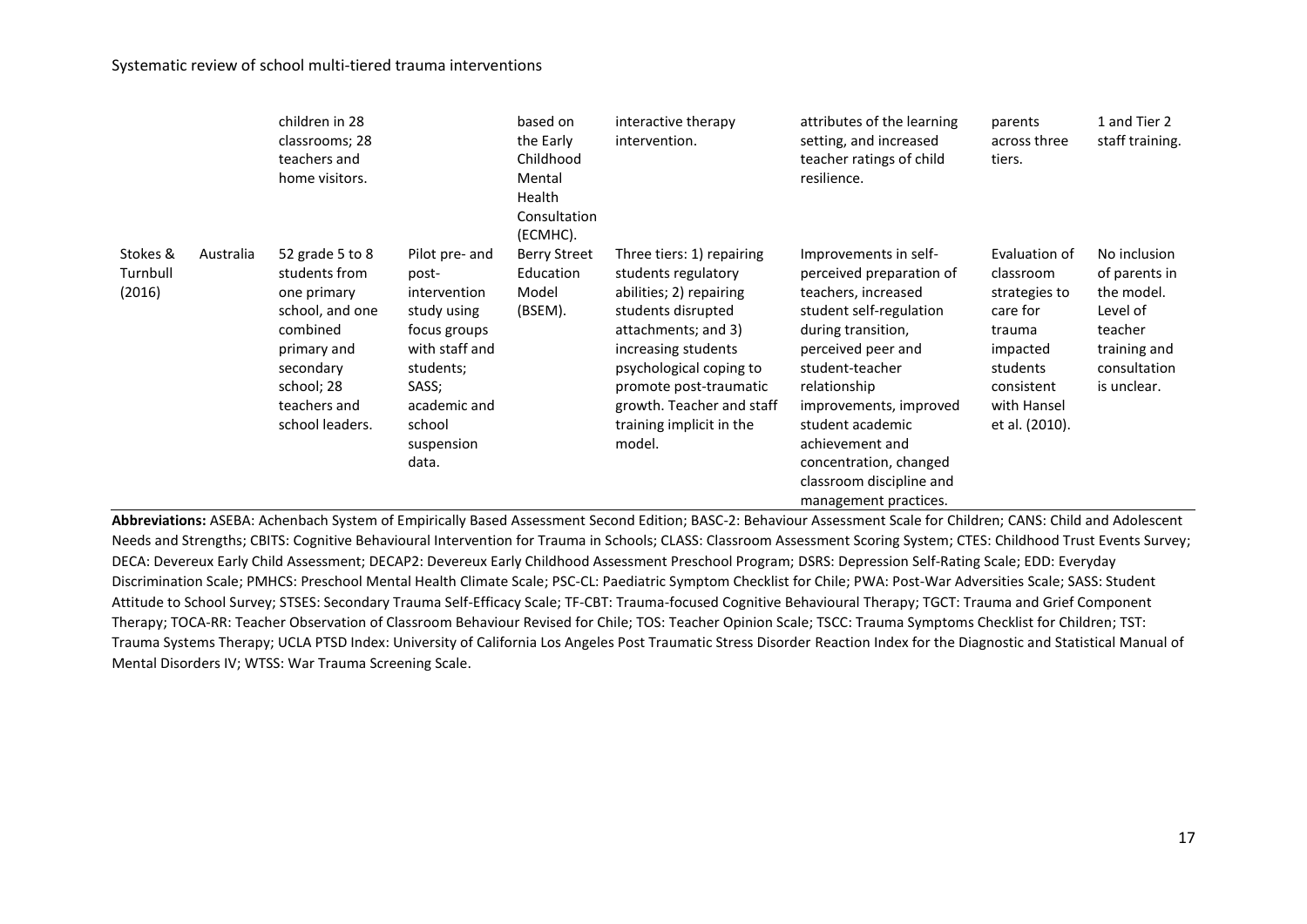### **Discussion**

This systematic review evaluated literature on multi-levelled, trauma-sensitive interventions in schools. The review identified 13 studies implementing three or more tiers of school-based support and training for childhood trauma. Many assessed components but not complete tiered systems in response to trauma, including qualitative and teacher-report data of student outcomes, and pilot evaluations. Many additional studies were excluded from this review because of the lack of specific evaluation of screening processes with students (e.g. Cohen et al., 2009) and training programs with staff. Studies involving screening may be viewed as multi-tiered, with universal screening constituting Tier 1 and targeted intervention with at-risk students constituting Tier 2. Unfortunately, school resources to screen and the limitations of measures to identify at-risk students requires further consideration (see Gonzalez, Monzon, Solis, Jaycox, & Langley, 2015; Woodbridge, Sumi, Thornton, Fabikant, Rouspil, Langley, & Kataoka, 2015).

Studies reported positive improvements in student academic achievement and behaviour (Holmes et al., 2015; McConnico et al., 2016; Saint Gilles, 2016; Stokes & Turnbull, 2016) using qualitative methods and behaviour rating scales (e.g. ASEBA and BASC-2). Studies also indicated reduced depression and PTSD symptoms (Ellis et al., 2013; Hansel et al., 2010; Layne et al., 2008; using the Depression Self-Rating Scale [DSRS] and UCLA PTSD Index), and increased self-perceived knowledge and confidence of staff (Dorado et al., 2016; McConnico et al., 2016; Perry & Daniels, 2016; Shamblin et al., 2016), using mostly nonvalidated measures and qualitative methods. Research with greater use of validated and standardised assessment tools to measure staff and student outcomes is required.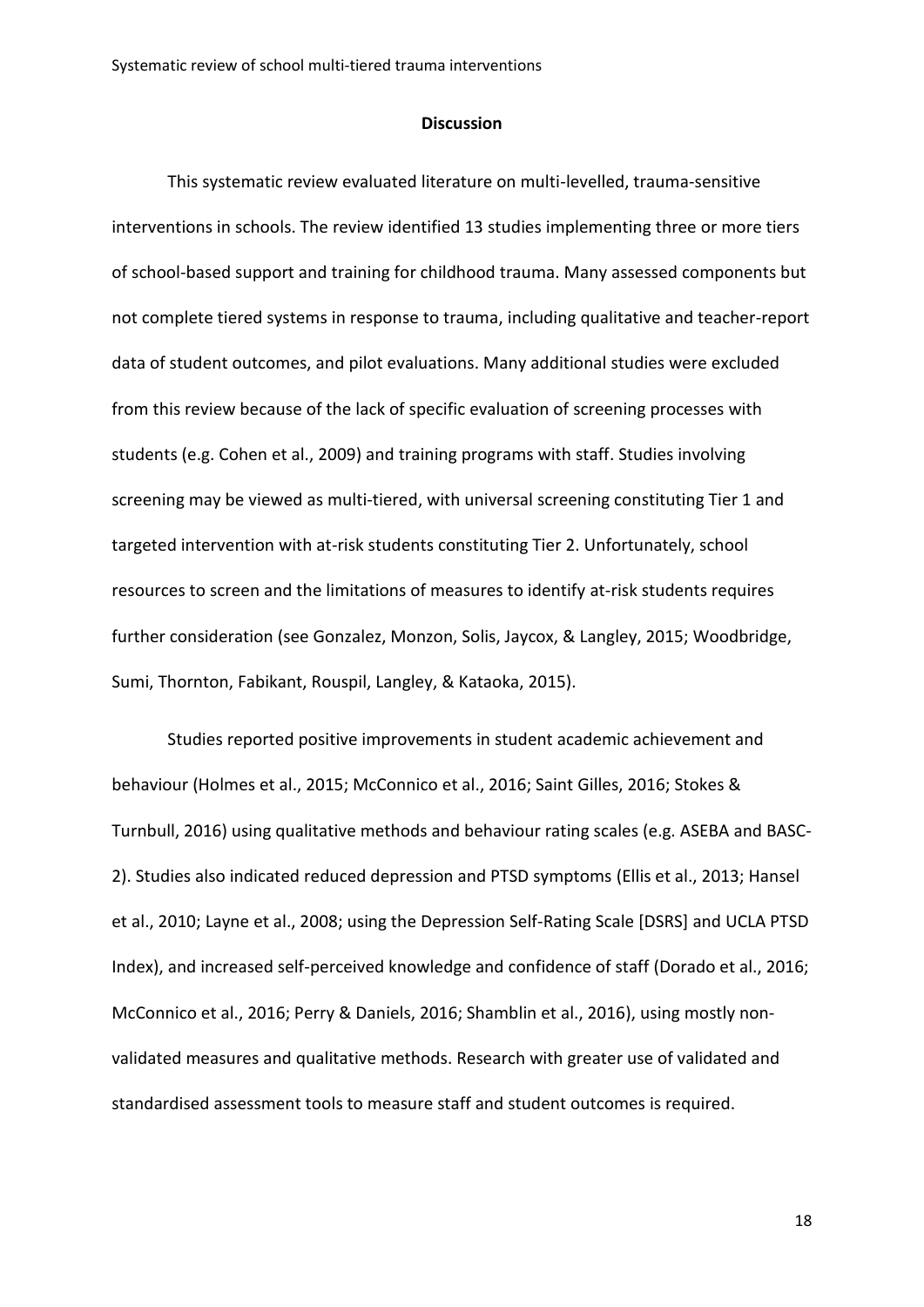However, in addition to screening processes, many studies did not assess teacher and parent outcomes (e.g. Holmes et al., 2015; Layne et al., 2008), and all excluding Cicchetti (2017) failed to examine community and external service collaborations. Studies also neglected to integrate findings within existing school-wide PBS and MTSS frameworks, as recommended in the literature (Chafouleas et al., 2016; Phifer & Hull, 2016; Plumb, Bush, & Kersevich, 2016; McDermott & Cobham, 2014; Reinbergs & Fefer, 2017; Weist et al., 2018). This is likely because several of the identified studies evaluated teacher training and student outcomes within already at-risk populations, including children in out of home care, and children from refugee and war-affected backgrounds. These teachers and students are likely to operate within Tier 2 and 3 intervention, rather than within traditional 'triangle' models. Further evaluation of Tier 1 universal 'preventative' intervention is warranted.

However, the strength of these studies is that they provide guidance for integration of multi-tiered trauma approaches into existing school multi-tiered frameworks. Staff training and/or consultation was mentioned by eleven studies, along with community engagement and awareness mention by four studies, training and support for parents by six articles, and student support and classroom curricula mentioned by all studies. Individual parent and student treatment, and group-based student support using the CBITS and Trauma-focused Cognitive Behavioural Therapy (TF-CBT) programs were also implemented and evaluated (Hansel et al., 2010; Perry & Daniels, 2016; Shamblin et al., 2016). Other programs such as Trauma and Grief Component Therapy (TGCT) also showed promise in terms of improved trauma outcomes (Layne et al., 2008).

There were several discrepancies across the programs regarding what constituted Tier 1 compared to Tier 2 and Tier 3 intervention. Alignment of the tiers within existing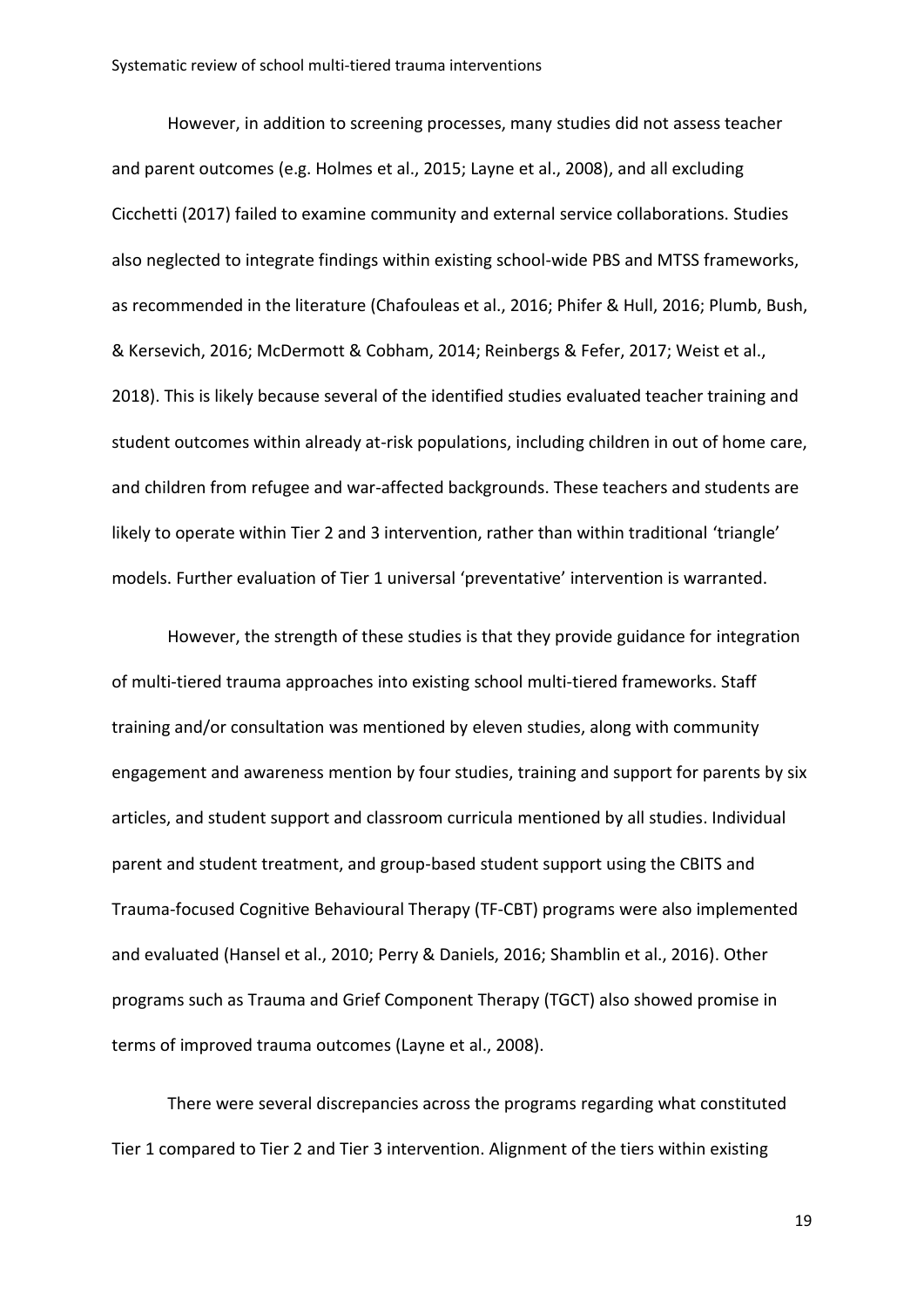evidence-based approaches may help to improve the focus and outcomes of research. For example, for some of the programs, there is difficulty determining which aspects of the intervention constituted different tiers or levels of the models (e.g. Holmes et al., 2015; Perry & Daniels, 2016) and how school culture changed to adopt the trauma-informed approach.

In terms of other weaknesses, while several of the articles reported positive impacts for students and staff, only one study was a RCT (Layne et al., 2008), with most providing pre and post follow up data. The nature of these interventions, often in response to adverse events, means that RCTs may not be the most appropriate research design approach for ethical and practical reasons. Longitudinal quasi-experimental evaluations in which different tiers of the intervention are provided to staff and students should be considered. Many studies also failed to evaluate outcomes of teacher training and/or consultation, and further consideration of a multi-stakeholder perspective in implementation and evaluation of multitiered, trauma-sensitive approaches in schools is required. This is particularly in light of research demonstrating teachers' experiences of helplessness and secondary trauma in relation to childhood trauma, popularity of teacher-mediated mental health programs in schools, and the impact of training on staff responses to trauma-impacted students (Alisic, 2012; Alisic, Bus et al., 2012; Berger, Carroll, Maybery, & Harrison, 2018; Dyregrov, 2009; Dyregrov et a., 1999). It is likely that several studies were excluded from the current review because the impacts of teacher training and consultation were not evaluated.

#### *Implications*

As indicated previously, one of the main limitations of research on multi-tiered models of trauma care in schools is the lack of inclusion and evaluation of school staff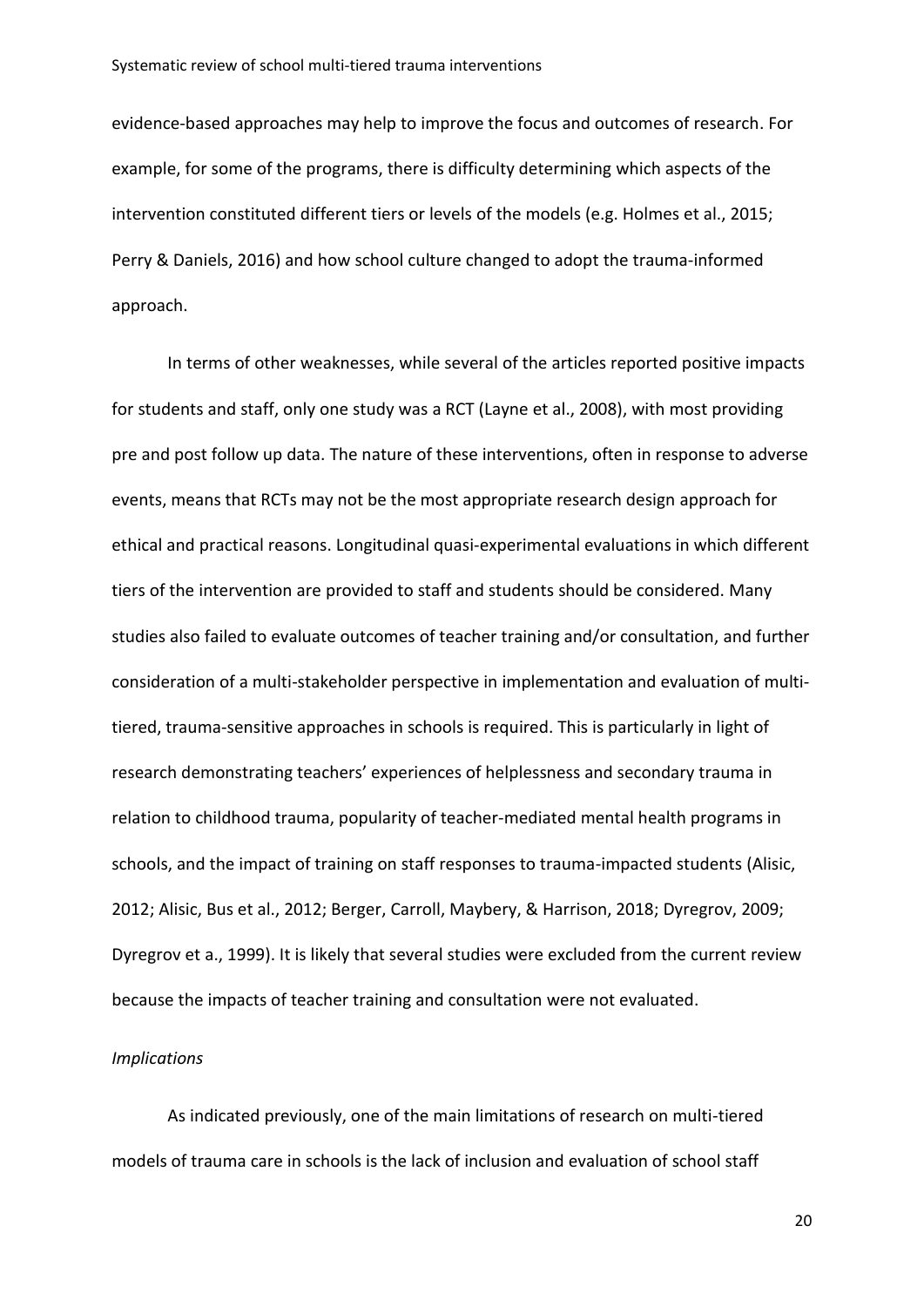training within these frameworks. A meta-review found that six of the eleven post-natural disaster and conflict interventions were implemented by teachers, and therefore involved training and supervision of teachers (Fu & Underwood, 2015). Based on school-wide 'triangle' models and research in other areas (Simonsen et al., 2014), the following theoretical model (Figure 2) is proposed to help guide evaluations with teachers and align teacher training within existing three tiered models in schools. This model is also based on research regarding the training and consultation needs of staff (Dorado et al., 2016), and the differing expertise of teachers and school mental health staff (e.g. school counsellors) identified within this review (Holmes et al., 2015; McConnico et al., 2016; Perry & Daniels, 2016; Saint Gilles, 2016).



Figure 2. Three tiered trauma model for staff training and support in schools

As shown in figure 2, three tiers are proposed for teacher intervention and evaluation, including: Tier 1: Universal training for all school staff regarding childhood trauma; Tier 2: Consultation between teachers and school mental health staff; and Tier 3: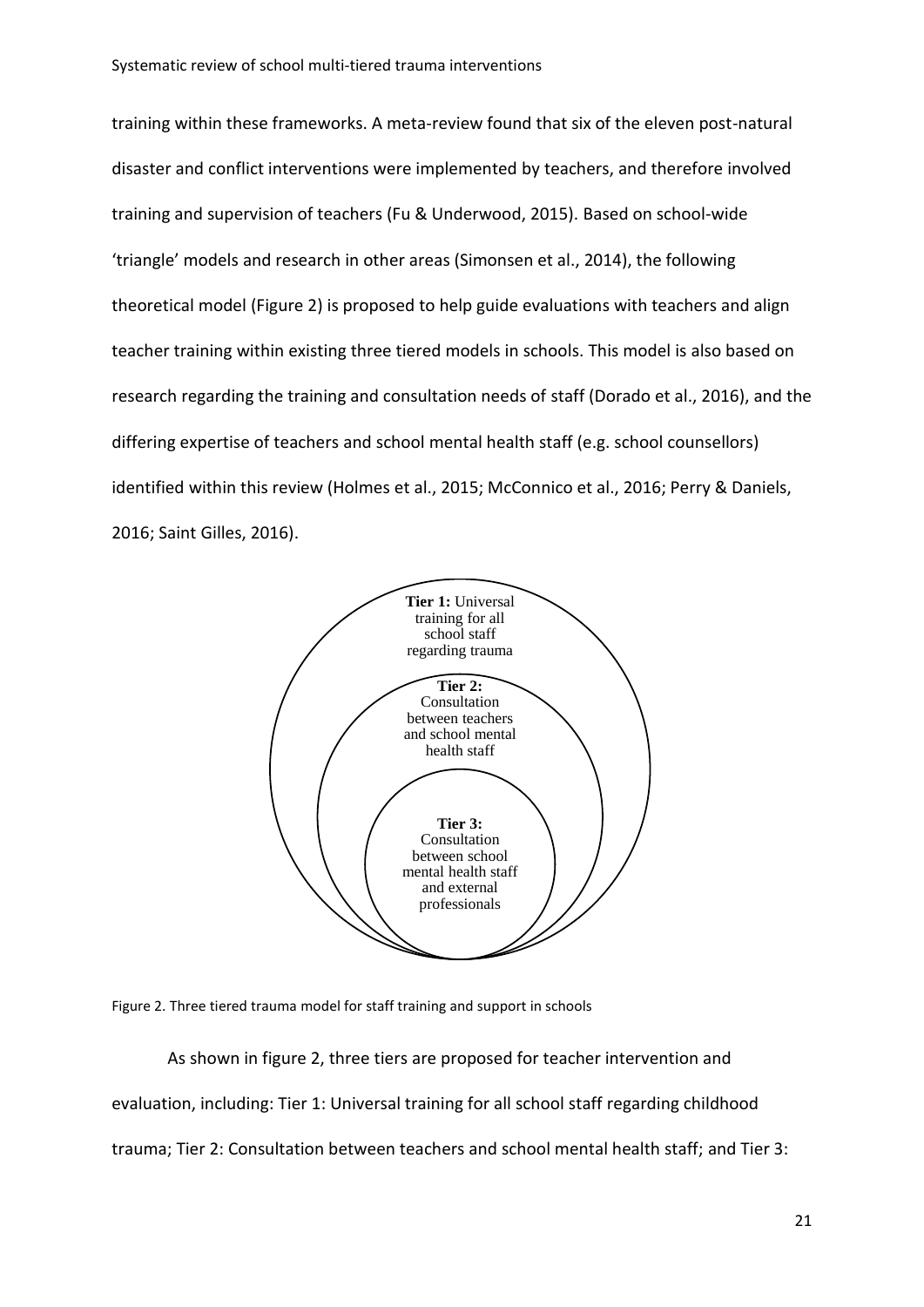Consultation between school mental health staff and external professionals (e.g. psychologists, mental health clinicians). Tier 2 and Tier 3 acknowledge the consultative role of school mental health staff with teachers, and importance of external community and clinician engagement identified within this review (Cicchetti, 2017; Ellis et al., 2013; Hansel et al., 2010). While the benefits of teacher training have been demonstrated briefly, evaluation of the effectiveness of tiered systems of staff training on staff and student outcomes and teaching practices is required.

# *Limitations*

Although this study aimed to only include studies that used and evaluated multiple tiers of education and support for staff, students and/or parents regarding trauma, it became apparent during the conduct of this review that several studies included but did not evaluate some tiers of training and support. Studies of teacher training and support in particular, as well as implementation of Tier 1 positive behaviour support practices, are required. There also needs to be greater consideration of the role of parents, other school personnel (e.g. school counsellors, school leadership teams), and external professionals (e.g. psychologists and community services) in delivery and evaluation of trauma-informed approaches. The model presented in figure 2 informs greater inclusion of school and external mental health providers. As research continues in this area, greater use of quasiexperimental designs with an un-randomised comparison group would be appropriate, as well as evaluation of program sustainability and fidelity using longitudinal processes.

# *Conclusion*

Overall, research on multi-tiered frameworks in response to trauma is limited but growing. Greater consistency in research methods and interventions (potentially though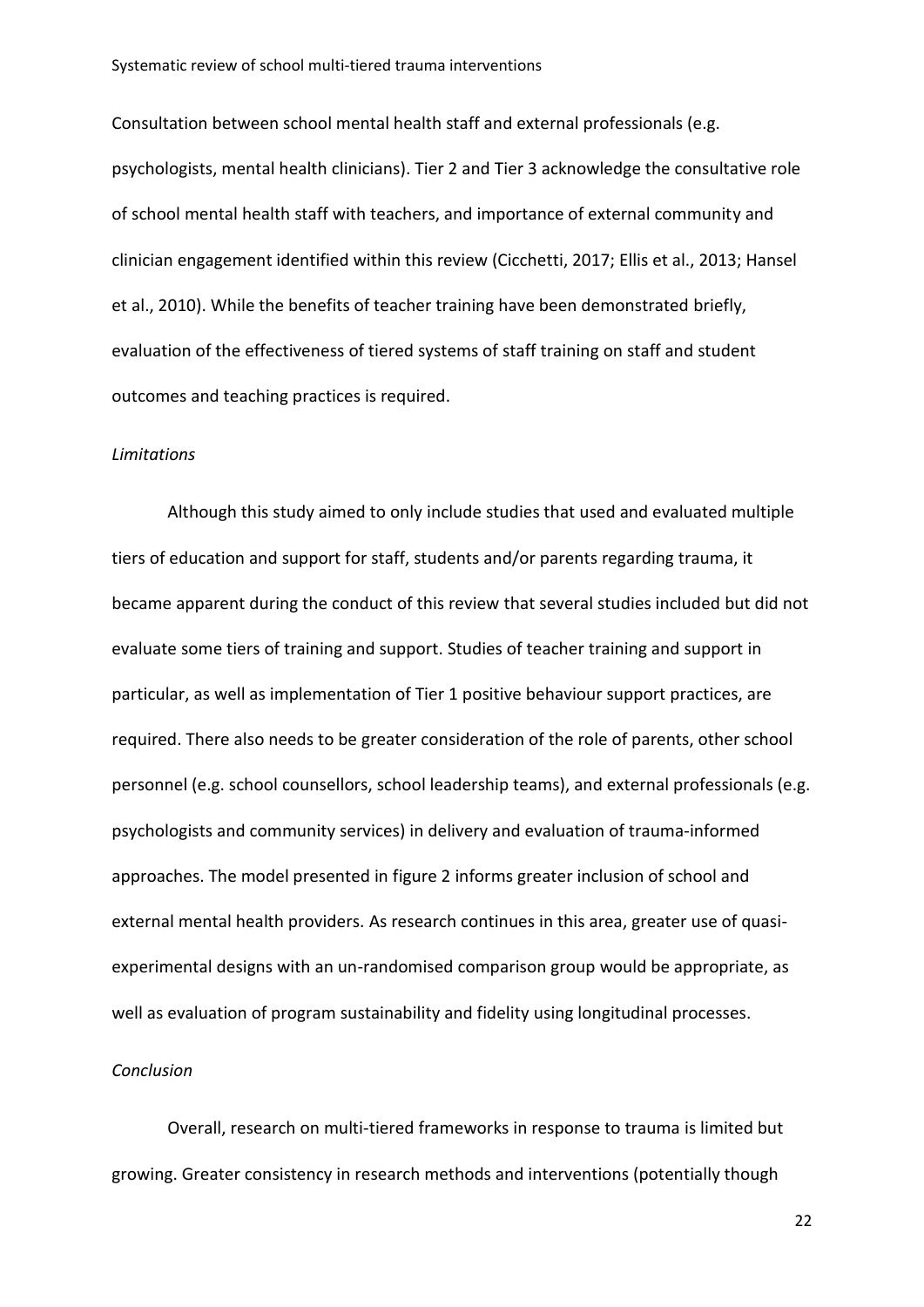alignment with school-wide PBS) could improve the evidence and potentially the uptake of trauma-informed approaches in schools. The studies presented in this review provide guidance and structure for selecting, implementing, and evaluating multi-tiered, schoolbased trauma programs in future.

# *Compliance with Ethical Standards*

Conflict of interest: The author declares that she has no conflict of interest.

Ethical approval: This article does not contain any studies with human participants or animals performed by the author.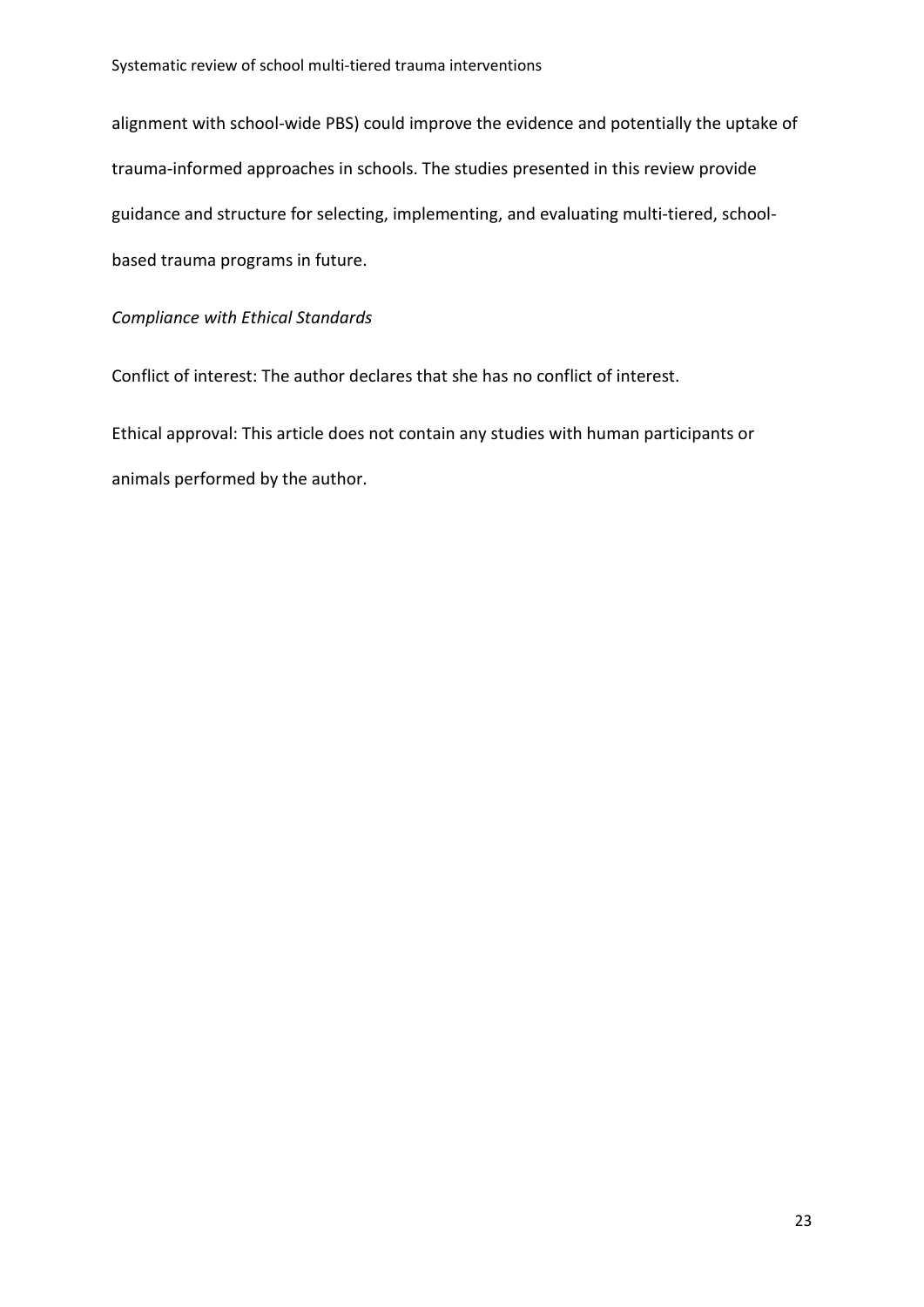### **References**

(References marked with an asterisks indicate studies included in the systematic review)

- Alisic, E. (2012). Teachers' perspectives on providing support to children after trauma: A qualitative study. *School Psychology Quarterly, 27*(1), 51-59. Doi: 1 0.1037/a0028590.
- Alisic, E., Bus, M., Dulack, W., Pennings, L., & Splinter, J. (2012). Teachers' experiences supporting children after traumatic exposure. *Journal of Traumatic Stress, 25*, 98- 101. Doi: 10.1002/jts.20709.
- Berger, R., Abu-Raiya, H., & Benatov, J. (2016). Reducing primary and secondary traumatic stress symptoms among educators by training them to deliver a resiliency program (ERASE-Stress) following the Christchurch earthquake in New Zealand. The American *Journal of Orthopsychiatry, 86*(2), 236-251. Doi: 10.1037/ort0000153.
- Berger, R., & Gelkopf, M. (2009). School-based intervention for the treatment of tsunamirelated distress in children: A quasi-randomised controlled trial. *Psychotherapy and Psychosomatics, 78*, 364-371. Doi: [10.1159/000235976.](https://doi.org/10.1159/000235976)
- Berger, E., Carroll, M., Mayberry, D., & Harrison, D. (2018). Disaster impacts on students and staff from a specialist, trauma-informed Australian school. *Journal of Child and Adolescent Trauma, 11*(4), 521-530. Doi:10.1007/s40653-018-0228-6.
- Bride, B. E. (2007). Prevalence of secondary traumatic stress among social workers. *Social Work, 52*(1), 63-70. Doi: 10.1093/sw/52.1.63.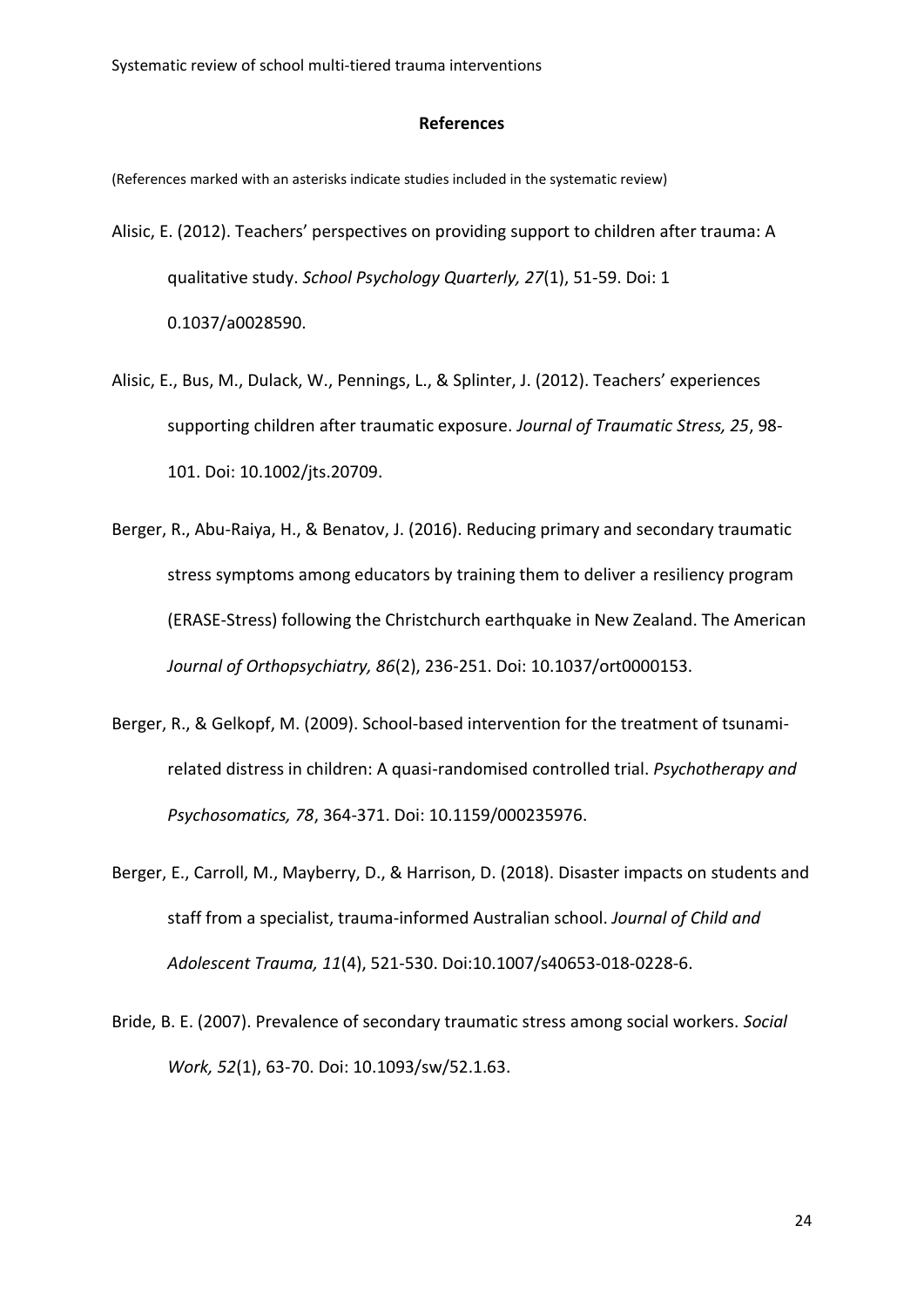- Chafouleas, S. M., Johnson, A. H., Overstreet, S., Santos, N. M. (2016). Towards a blueprint for trauma-informed service delivery in schools. *School Mental Health, 8*, 144-162. Doi: 10.1007/s12310-015-9166-8.
- Chafouleas, S. M., Koriakin, T. A., Roundfield, K. D., & Overstreet, S. (2019). Addressing childhood trauma in school settings: A framework for evidence-based practice. *School Mental Health, 11,* 40-53. Doi: 10.1007/s12310-018-9256-5.
- \*Cicchetti, C. (2017). A school-community collaboration model to promote access to trauma-informed behavioural health supports. *Journal of the American Academy of Child and Adolescent Psychiatry, 56*(10S), S30. Doi: 10.1016/j.jaac.2017.07.118.
- Cohen, J. A., Jaycox, L. H., Walker, D. W., Mannarino, A. P., Langley, A. K., & DuClos, J. L. (2009). Treating traumatised children after Hurricane Katrina: Project Fleur-de LisTM. *Clinical Child and Family Psychology Review, 12*(1), 55-64. Doi: 10.1007/s10567-009- 0039-2.
- Day, A. G., Somers, C. L., Baroni, B. A., West, S. D., Sanders, L., & Peterson, C. D. (2015). Evaluation of a trauma-informed school intervention with girls in a residential facility school: Student perceptions of school environment. *Journal of Aggression, Maltreatment & Trauma, 24*(10), 1086-1105. Doi: 10.1080/10926771.2015.1079279.
- \*Dorado, J. S., Martinez, M., McArthur, L. E., & Leibovitz, T. (2016). Healthy Environments in Response to Trauma in Schools (HEARTS): A whole-school, multi-level, prevention and intervention program for creating trauma-informed, safe and supportive schools. *School Mental Health, 8*(1), 163-176. Doi: [10.1007/s12310-016-9177-0.](http://psycnet.apa.org/doi/10.1007/s12310-016-9177-0)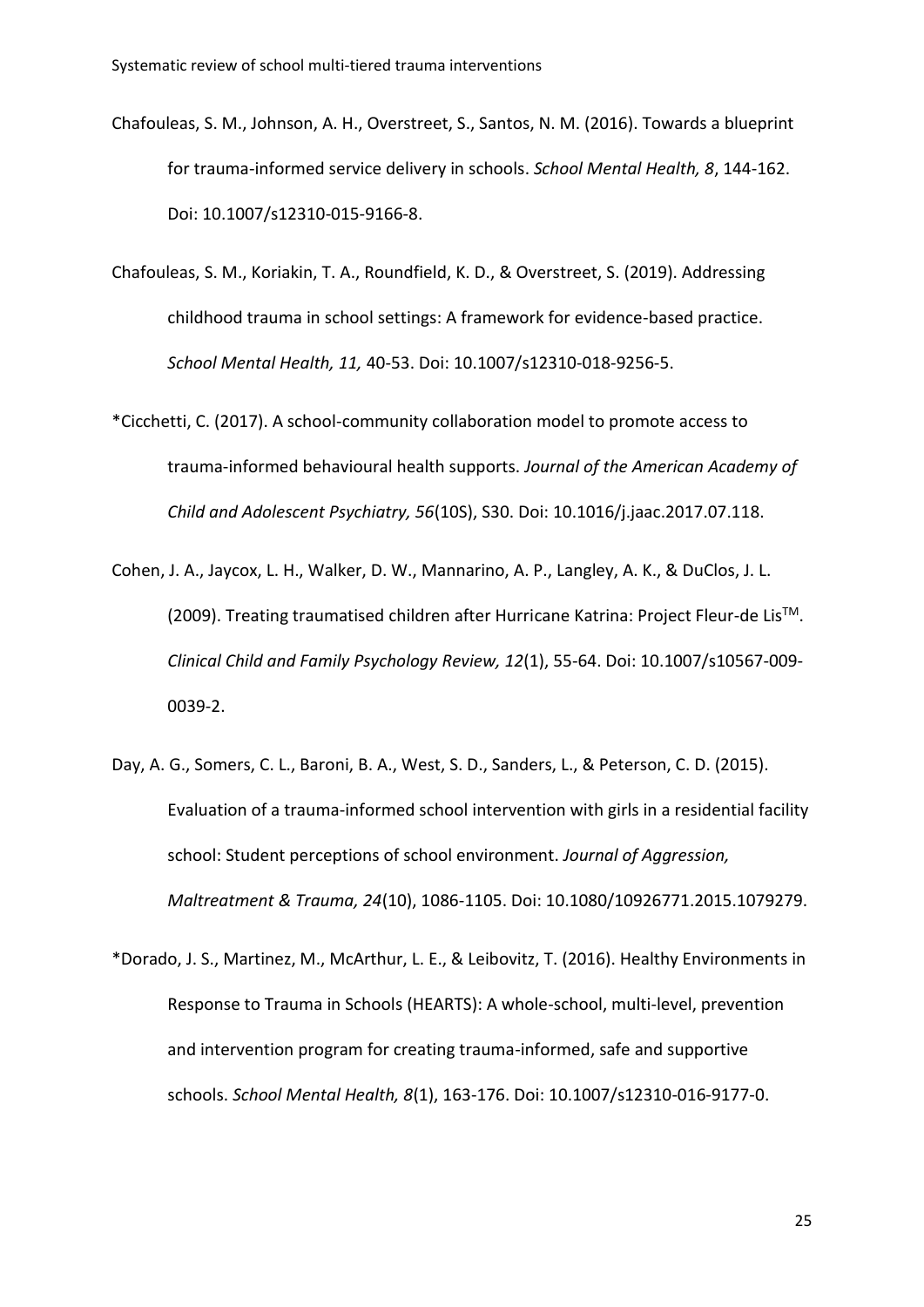- Dyregrov, K. (2009). The important role of the school following suicide in Norway. What support do young people think that school could provide? *Omega (Westerport), 59*(2), 147-161. Doi: 10.2190/OM.59.2.d.
- Dyregrov, A., Bie Wikander, A. M., & Vigerust, S. (1999). Sudden death of a classmate and friend: Adolescents' perception of support from their school. *School Psychology International, 20*(20), 191-208. Doi: 10.1177/0143034399202003.
- \*Ellis, B. H., Miller, A. B., Abdi, S., Barrett, C., Blood, E. A., Betancourt, T. S. (2013). Multi-tier mental health program for refugee youth. Journal of Consulting and Clinical Psychology, 81(1), 129-140. Doi: 10.1037/a0029844.
- Fu, C., & Underwood, C. (2015). A meta-review of school-based disaster interventions for child and adolescent survivors. Journal of Child and Adolescent Mental Health, 27(3), 161-171. Doi: 10.2989/17280583.2015.1117978.
- \*Garfin, D. R., Silver, R. C., Gil-Rivas, V., Guzmán, J., Murphy, J. M., Cova, F., … Guzmán, M. P. (2014). Children's reactions to the 2010 Chilean Earthquake: The role of trauma exposure, family context, and school-based mental health programming. *Psychological Trauma: Theory, Research, Practice, and Policy, 6*(5), 563-573. Doi: [10.1037/a0036584.](http://psycnet.apa.org/doi/10.1037/a0036584)
- Gonzalez, A., Monzon, N., Solis, D., Jaycox, L., & Langley, A. K., (2015). Trauma exposure in elementary school children: Description of screening procedures, level of exposure, and posttraumatic stress symptoms. *School Mental Health, 8*(1), 77-88. Doi: 10.1007/s12310-015-9167-7.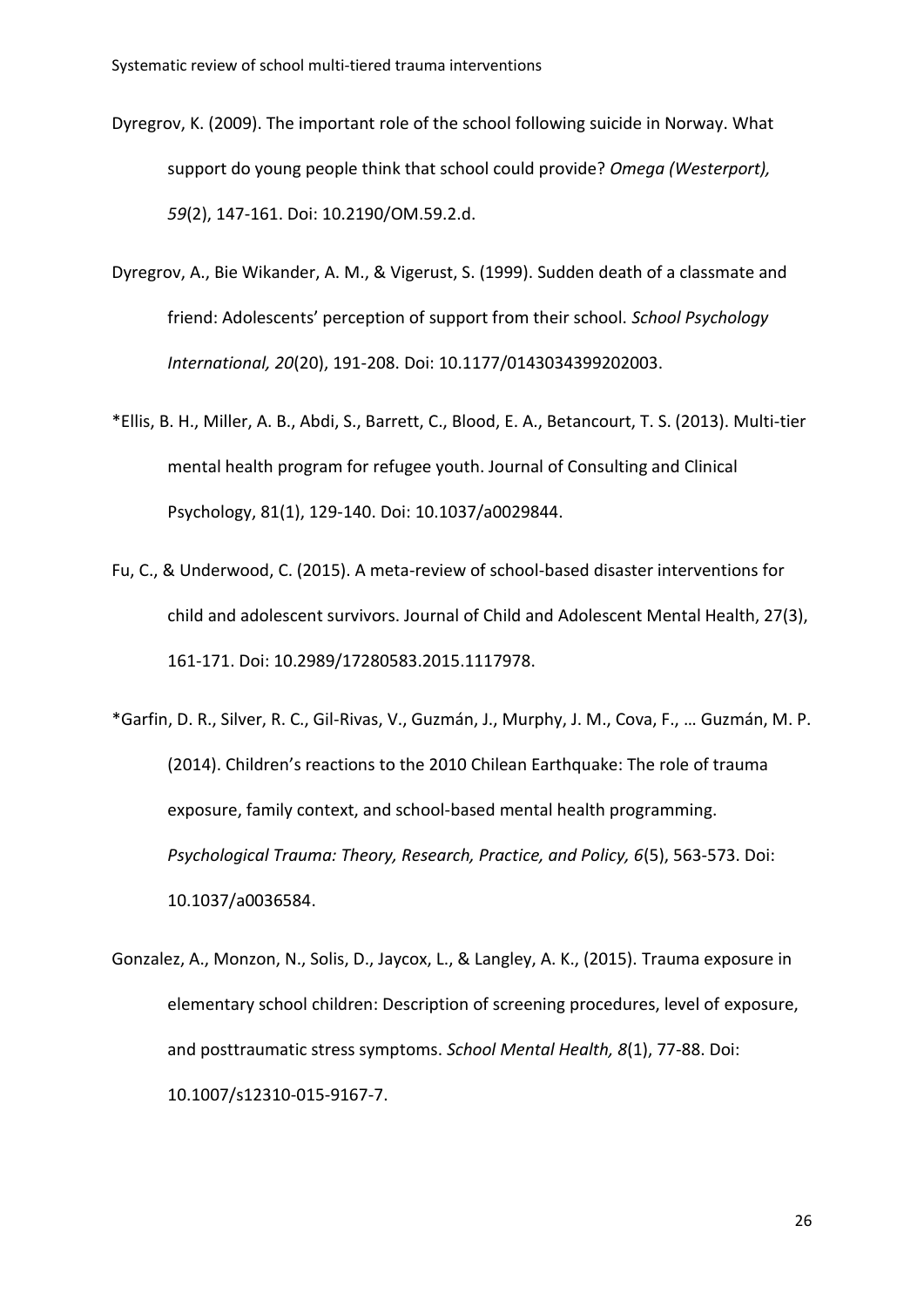- \*Hansel, T. C., Osofsky, H. Osofsky, J. D., Costa, R. N., Kronenberg, M. E., Selby, M. L. (2010). Attention to process and clinical outcomes of implementing a rural trauma treatment program. *Journal of Traumatic Stress, 23*(6), 708-715. Doi: 10.1002/jts.20595.
- \*Holmes, C., Levy, M., Smith, A., Pinne, S., & Neese, P. (2015). A model for creating a supportive trauma-informed culture for children in preschool settings. *Journal of Child and Family Studies, 24*(6), 1650-1659. Doi: 10.1007/s10826-014-9968-6.
- \*Hurley, J. J., Saini, S., Warren, R. A., & Carberry, A. J. (2013). Use of the pyramid model for supporting preschool refugees. *Early Child Development and Care, 183*(1), 75-91. Doi: 10.1080/03004430.2012.655242.
- Individuals with Disabilities Education Improvement Act of 2004 (IDEA; 2004). Public Law 108-446, 118, Stat. 2647.
- Jaycox, L. H., Langley, A. K., Stein, B. D., Wong, M., Sharma, P., Scott, M., Schonlau, M. (2009). Support for students exposed to trauma: A pilot study. *School Mental Health, 1*(2), 49-60. Doi: [10.1007/s12310-009-9007-8.](https://dx.doi.org/10.1007%2Fs12310-009-9007-8)
- Kenny, M. C. (2001). Child abuse reporting: Teachers' perceived deterrents. *Child Abuse & Neglect*, *25*, 81–92.
- Kenny, M. C. (2004). Teachers' attitudes toward and knowledge of child maltreatment. *Child Abuse & Neglect*, *28*, 1311–1319.
- \*Layne, C. M., Saltzman, W. R., Poppleton, L., Burlingame, G. M., Pasalić, A., Duraković, E., … Pynoos, R. S. (2008). Effectiveness of a school-based group psychotherapy program for war-exposed adolescents: A randomised controlled trial. *Journal of the American*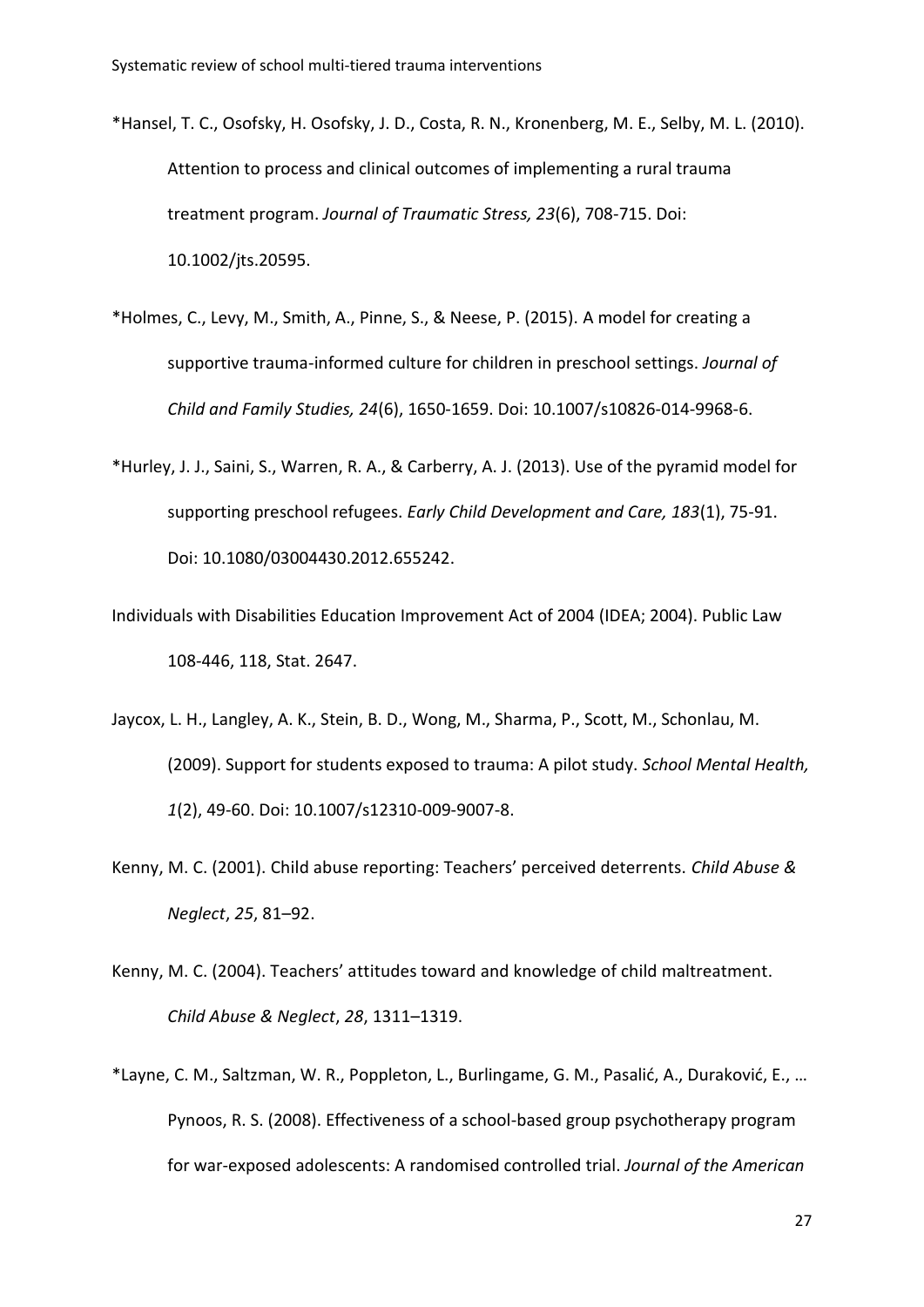*Academy of Child and Adolescent Psychiatry, 47*(9), 1048-1062. Doi: 10.1097/CHI.0b013e31817eecae.

- \*McConnico, N., Boynton-Jarrett, R., Bailey, C., Nandi, M. (2016). A framework for traumasensitive schools: Infusing trauma-informed practices into early childhood education systems. *Zero to Three, 36*(5), 36-44.
- McDermott, B. M., & Cobham, V. E. (2014). A stepped-care model of post-disaster child and adolescent mental health service provision. European Journal of Psychotraumatology, 5. Doi: 10.3402/3jpt.v5.24294.

Mendelson, T., Tandon, S. D., O'Brennan, L., Leaf, P. J., & Ialongo, N .S. (2015). Brief report: moving prevention into schools: The impact of a trauma-informed school-based intervention. *Journal of Adolescence, 43,* 142-147. Doi: 10.1016/j.adolescence.2015.05.017.

- Mrazek, P. J., & Haggerty, R. J. (1994). *Reducing risks for mental disorders: Frontiers for preventive intervention research*. Washington DC: National Academy Press.
- Nadeem, E., & Ringle, V. A. (2016). De-adoption of an evidence-based trauma intervention in schools: A retrospective report from an urban school district. *School Mental Health, 8*, 132-143. Doi: 10.1007/s12310-016-9179-y.
- Papadatou, D., Metallinou, O., Hatzichristou, C., & Pavlidi, L. (2002). Supporting the bereaved child: Teacher's perceptions and experiences in Greece. *Mortality, 7*(3), 324-339. Doi: [10.1080/1357627021000025478.](http://dx.doi.org/10.1080/1357627021000025478)
- Perfect, M. M., Turley, M. R., Carlson, J. S., Yohanna, J., & Saint Gilles, M. P. (2016). Schoolrelated outcomes of traumatic event exposure and traumatic stress symptoms in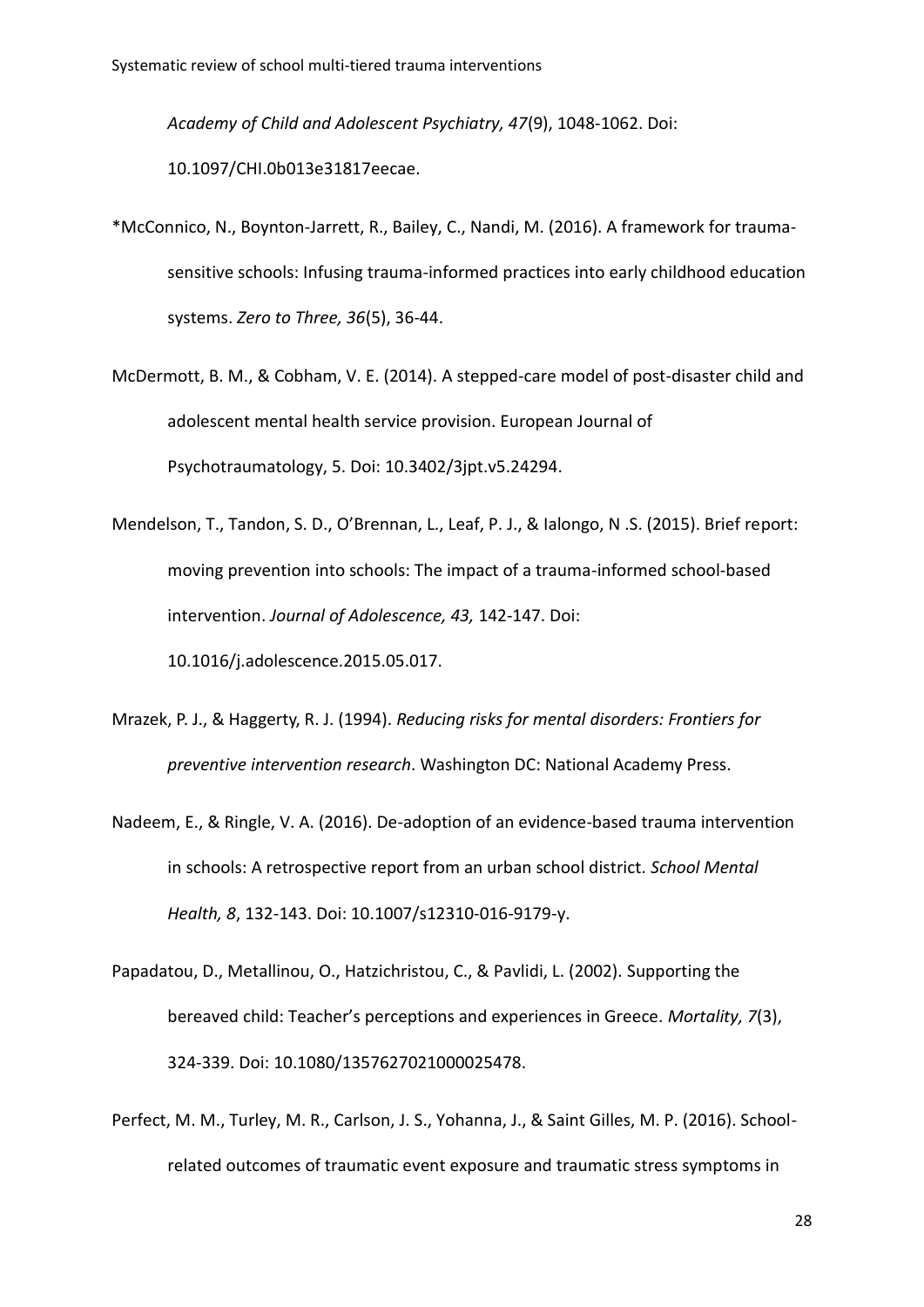students: A systematic review of research from 1990 to 2015. *School Mental Health, 8*, 7-43. Doi: 10.1007/s12310-016-9175-2.

- \*Perry, D., & Daniels, M. (2016). Implementing trauma-informed practices in the school setting: A pilot study. *School Mental Health, 8*(1), 177-188. Doi: 10.1007/s12310-016- 9182-3.
- Phifer, L. W., & Hull, R. (2016). Helping students heal: Observations of trauma-informed practices in the schools. *School Mental Health, 8*, 201-205. Doi: 10.1007/s12310-016- 9183-2.
- Plumb, J. L., Bush, K. A., & Kersevich, S. E. (2016). Trauma-sensitive schools: An evidencebased approach. *School Social Work Journal, 40*(2), 37-60.
- Powell, T. M., & Bui, T. (2016). Supporting social and emotional skills after a disaster: Findings from a mixed method study. *School Mental Health, 8*, 106-119. Doi: 10.1007/s12310-016-9180-5.
- Price, O. A., Ellis, H, B., Escudero, P. V., Huffman-Gottschling, K., Sander, M. A., & Birman, D. (2012). Implementing trauma interventions in schools: Addressing the immigrant and refugee experience. *Advances in Education in Diverse Communities: Research, Policy and Praxis, 9*, 95-119.
- Reinbergs, E. J., & Fefer, S. A. (2018). Addressing trauma in schools: Multitiered service delivery options for practitioners. *Psychology in the Schools, 55*(3), 250-263. Doi: 10.1002/pits.22105.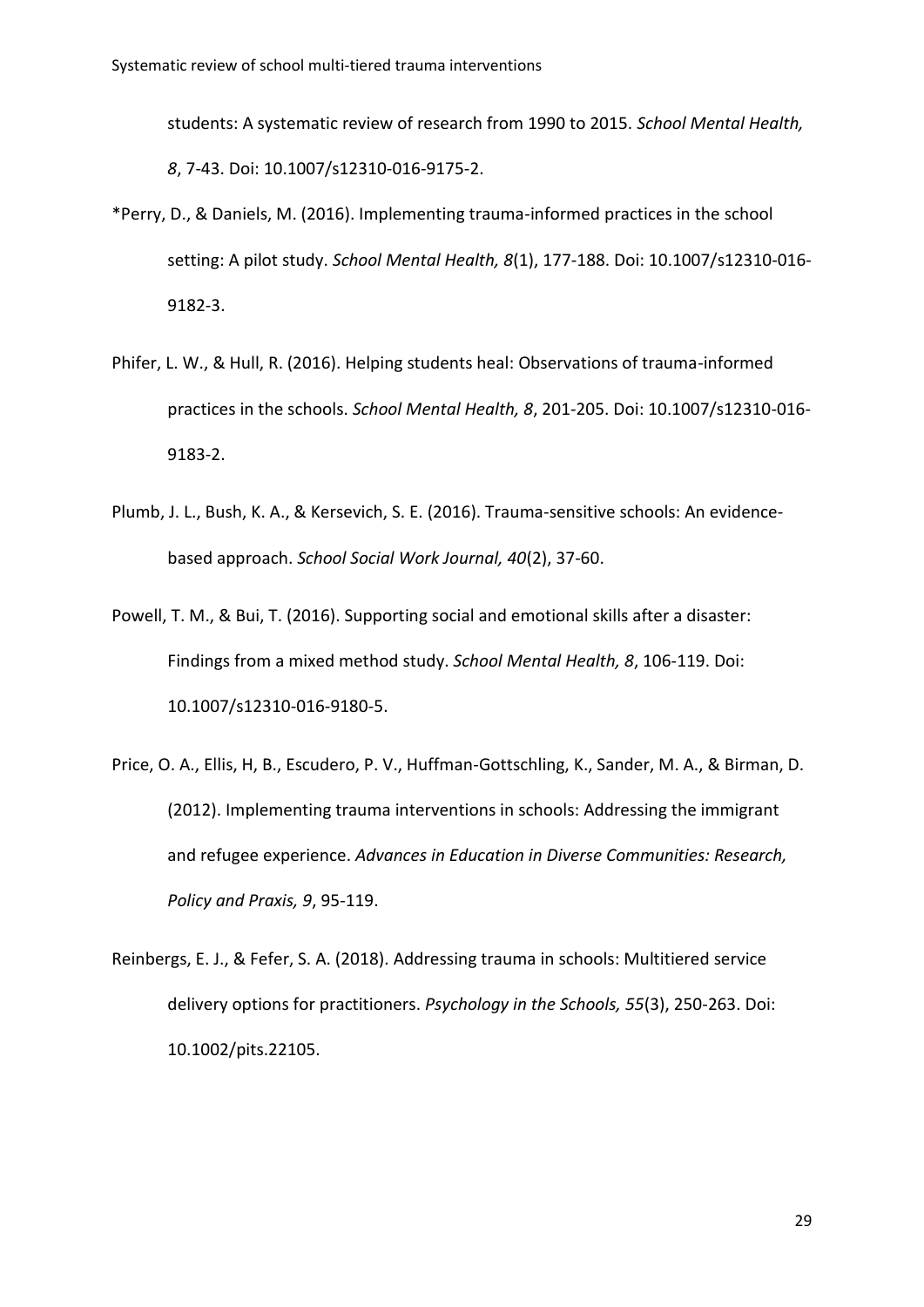- Rolfsnes, E. S., & Idsoe, T. (2011). School-based intervention programs for PTSD symptoms: A review and meta-analysis. *Journal of Traumatic Stress, 24*(2), 155-165. Doi: 10.1002/jts.20622.
- Runge, T. J., Knoster, T. P., Moerer, D., Breinich, T., & Palmiero, J. (2017). A practical protocol for situating evidence-based mental health programs and practices within school-wide positive behavioural interventions and supports. *Advances in School Mental Health Promotion, 10*(2), 101-112. Doi: 10.1080/1754730X.2017.1285708.
- \*Saint Gilles, M. P. (2016). A pilot study of the effects of a trauma supplement intervention on agency attitudes, classroom climate, head start teacher practices and student trauma-related symptomology (Doctor of Philosophy thesis). Michigan State University: Michigan, USA.
- Saltzman, W. R., Layne, C. M., Steinberg, A. M., Arslanagic, B., & Pynoos, R. S. (2003). Developing a culturally and ecologically sound intervention program for youth exposed to war and terrorism. *Child and Adolescent Psychiatric Clinics of North America, 12*, 319-342. Doi: 10.1016/S1056-4993(02)00099-8.
- \*Shamblin, S., Graham, D., & Bianco, J. A. (2016). Creating trauma-informed schools for rural Appalachia: The partnerships program for enhancing resiliency, confidence and workforce development in early childhood education. School Mental Health, 8(1), 189-200. Doi: 10.1007/s12310-016-9181-4.
- Simonsen, B., MacSuga-Gage, A., S., Briere, D. E., Freeman, J., Myers, D., Scott, T. M., Sugai, G. (2014). Multitiered support framework for teachers' classroom-management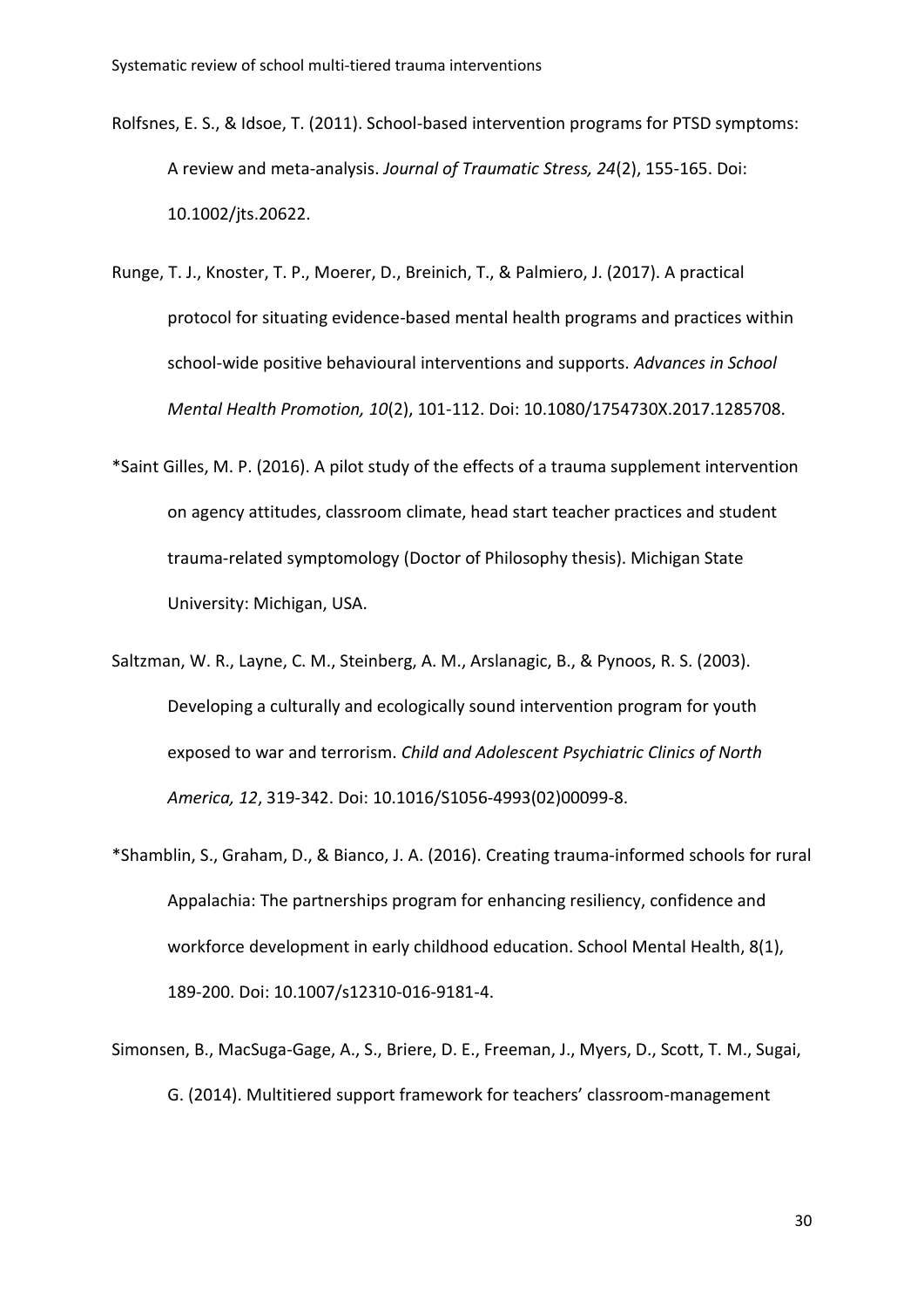practices: Overview and case study of building the triangle for teachers. *Journal of Positive Behaviour Interventions, 16*(3), 179-190.

- Smith Hatcher, S., Bride, B. E., Oh, H., Moultrie King, D., Catrett, J. F. (2011). An assessment of secondary traumatic stress in juvenile justice education workers. *Journal of Correctional Health Care, 17*(3), 208-217. Doi: 10.1177/1078345811401509.
- Sugai, G., & Horner, R. R. (2006). A promising approach for expanding and sustaining schoolwide positive behaviour support. *School Psychology Review, 35*(2), 245-259.
- \*Stokes, H., & Turnbull, M. (2016). Evaluation of the Berry Street Education Model: Trauma informed positive education enacted in mainstream schools. Melbourne, Victoria: University of Melbourne Graduate School of Education, Youth Research Centre.
- Weems, C. F., Scott, B. G., Taylor, L. K., Cannon, M. F., Romano, D. M., & Perry, A. M. (2013). A theoretical model for continuity in anxiety and links to academic achievement in disaster-exposed school children. *Development and Psychopathology, 25*(3), 729- 737. Doi: [10.1017/S0954579413000138.](https://doi.org/10.1017/S0954579413000138)
- Weist, M. D., Eber, L., Horner, R., Speltt, J., Putman, R., Barrett, S.,... & Hoover, S. (2018). Improving multitiered systems of support for students with "Internalising" emotional/behavioural problems. *Journal of Positive Behavior Interventions, 00* (0), 1-13.
- Wolmer, L., Hamiel, D., & Laor, N. (2011). Preventing children's posttraumatic stress after disaster with teacher-based intervention: A controlled study. *Journal of the American Academy of Child & Adolescent Psychiatry, 50*(4), 340-348. Doi: 10.1016/j.jaac.2011.01.002.